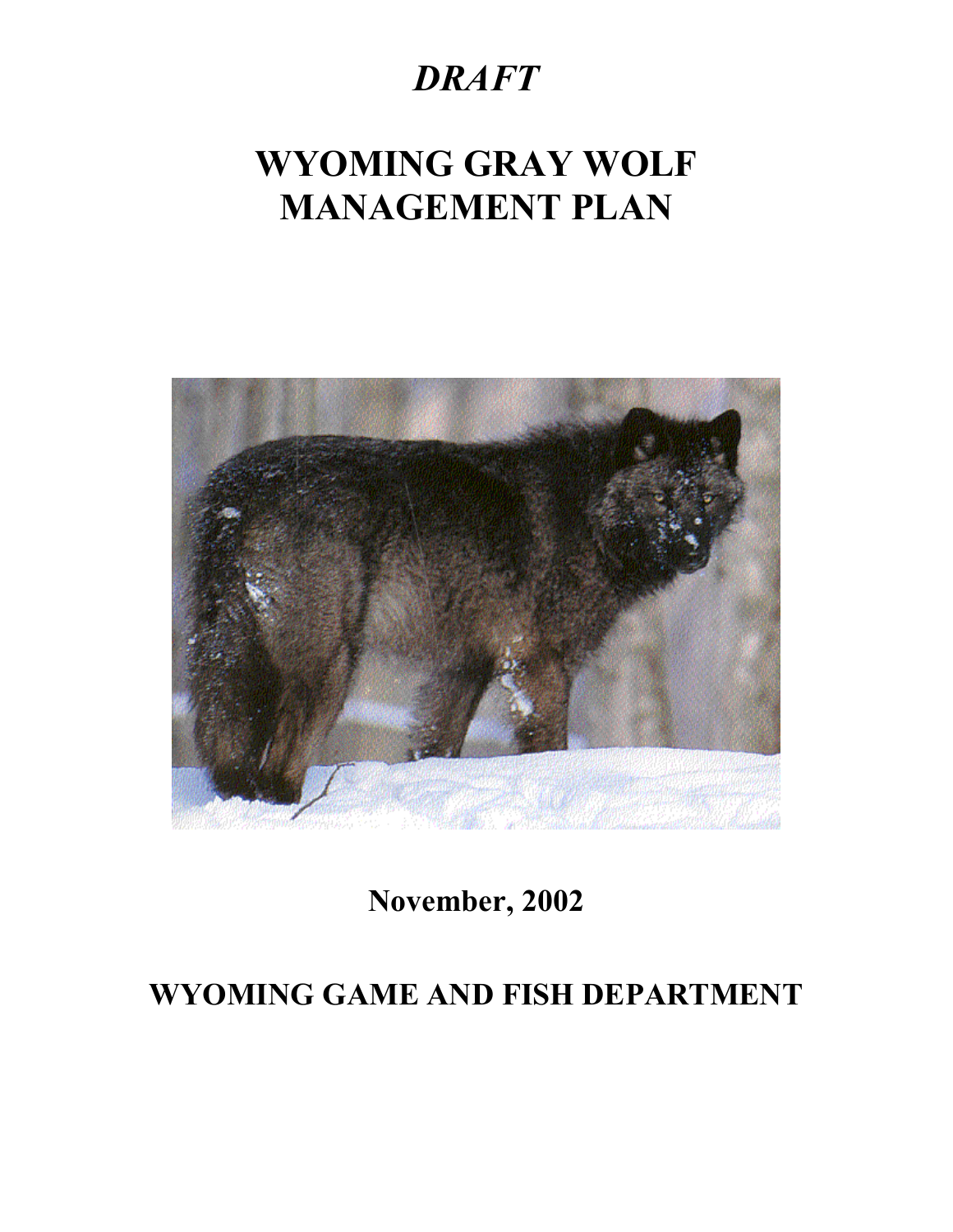## **TABLE OF CONTENTS**

| APPENDIX 1. Comparison of Idaho (Final), Montana (Draft, and Wyoming (Draft) wolf |
|-----------------------------------------------------------------------------------|
|                                                                                   |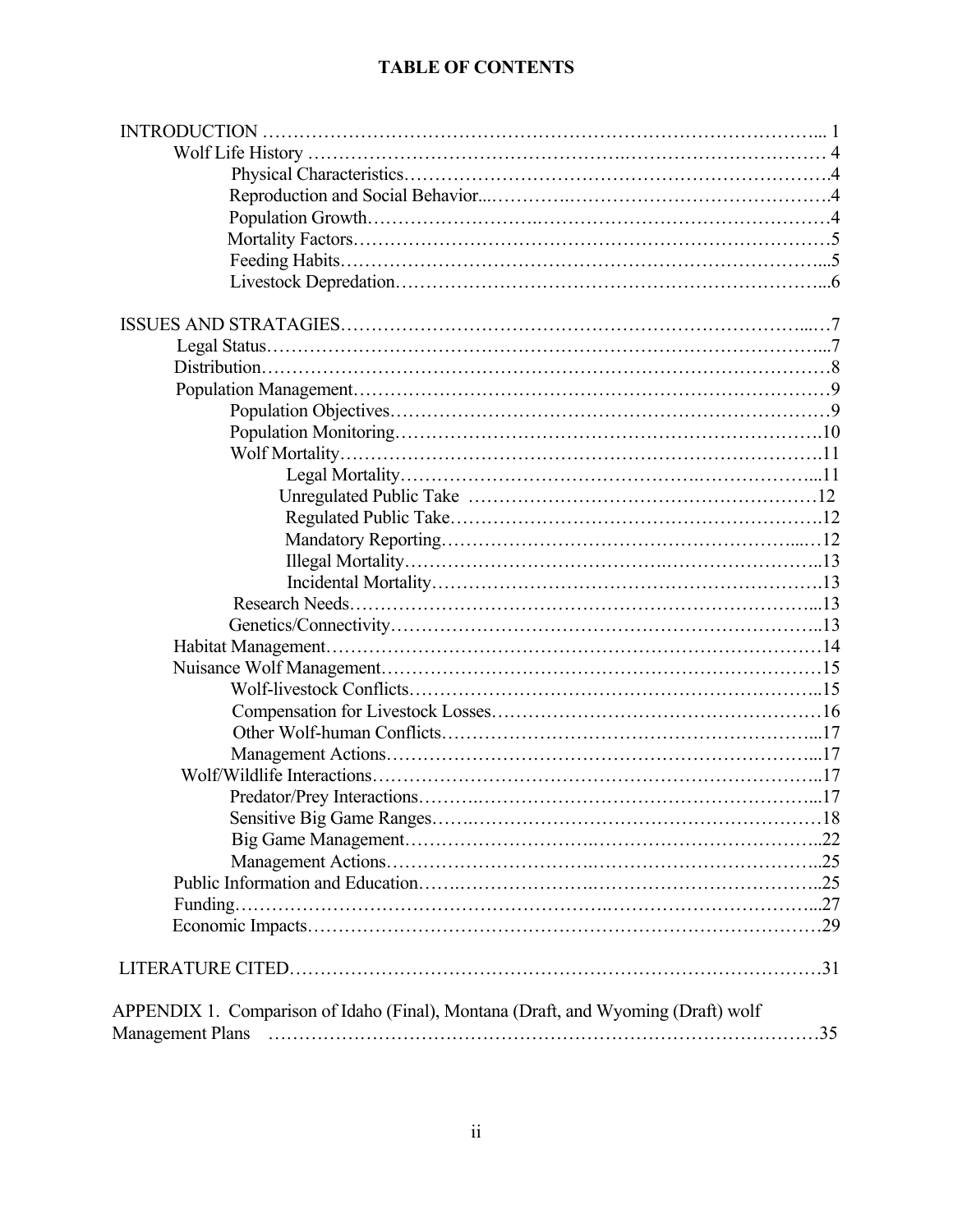#### *INTRODUCTION*

The gray wolf (*Canis* lupus) was extirpated from Wyoming by the 1930s. From that time through the early 1990s, there were occasional wolf sightings in Wyoming, but no reproduction was documented. With changing public attitudes through the 1960s, and implementation of the Endangered Species Act (ESA) in 1973, wolves were protected by the federal government. Public attitudes toward the wolf continued to change through the 1980s and 1990s, with the majority of United States citizens viewing the wolf as a valuable natural resource and an integral part of natural ecosystems (McNaught 1987, Bath 1991). As attitudes toward the wolf changed, a national movement began that would bring wolves back to the western United States, including Wyoming. Wyoming residents were split on their views towards wolves prior to reintroduction, with 49% in favor and 39% opposed to wolf restoration into Yellowstone National Park (Bath 1991).

With the goal of reestablishing a sustainable gray wolf population in the northern Rocky Mountains (Wyoming, Idaho and Montana), the U.S. Fish and Wildlife Service (USFWS) reintroduced 31 wolves to Yellowstone National Park, and 35 wolves to central Idaho in 1995 and 1996 (Bangs et al. 1998). The northern Rocky Mountain wolf population is comprised of three recovery areas: Northwest Montana, Central Idaho, and the Greater Yellowstone Area. The Greater Yellowstone recovery area (GYA) includes all of Wyoming, including Yellowstone National Park (YNP), Grand Teton National Park (GTNP), the National Elk Refuge (NER), and adjacent parts of Idaho and Montana.

The USFWS has defined a viable and recovered wolf population in the northern Rocky Mountains as one containing at least 30 breeding pairs of wolves (breeding pair: an adult male and female raising two or more pups-of-the-year until December 31), with an equitable and uniform distribution throughout the three states for three consecutive years (USFWS 2002). Before the wolf will be considered for delisting from protection of the ESA by the USFWS, states must also have adequate regulatory mechanisms, including state wolf management plans in place. These requirements are intended to assure the gray wolf will not become threatened or endangered again. The USFWS determined that 2001 was the second year in which at least 30 breeding pairs of wolves inhabited the northern Rocky Mountain recovery area. If the wolf population remains at current levels or increase in number and distribution, and state management plans are in place, delisting may be proposed as soon as 2003. The purpose of this plan is to establish guidelines for wolf management in Wyoming that will provide for a viable wolf population, while minimizing wolf/human conflicts once the wolf is removed from federal protection under the Endangered Species Act.

Upon delisting, management authority for wolves will return to the states in which wolves reside. The Wyoming Game and Fish Department (Department) is the agency charged with the management of wildlife species within Wyoming. Therefore, the Department will accept the responsibility and challenges of maintaining and managing Wyoming's portion of the northern Rocky Mountain wolf population residing outside Yellowstone National Park (YNP), Grand Teton National Park (GTNP), and the National Elk Refuge (NER). Currently, the gray wolf is classified by Wyoming Statute (W.S.) 23-1-101(a)(VIII) as a predatory animal. The Department will seek Legislation in the 2003 legislative session to change this classification to a dual status of trophy game animal in all of the wilderness areas on the Shoshone and Bridger Teton –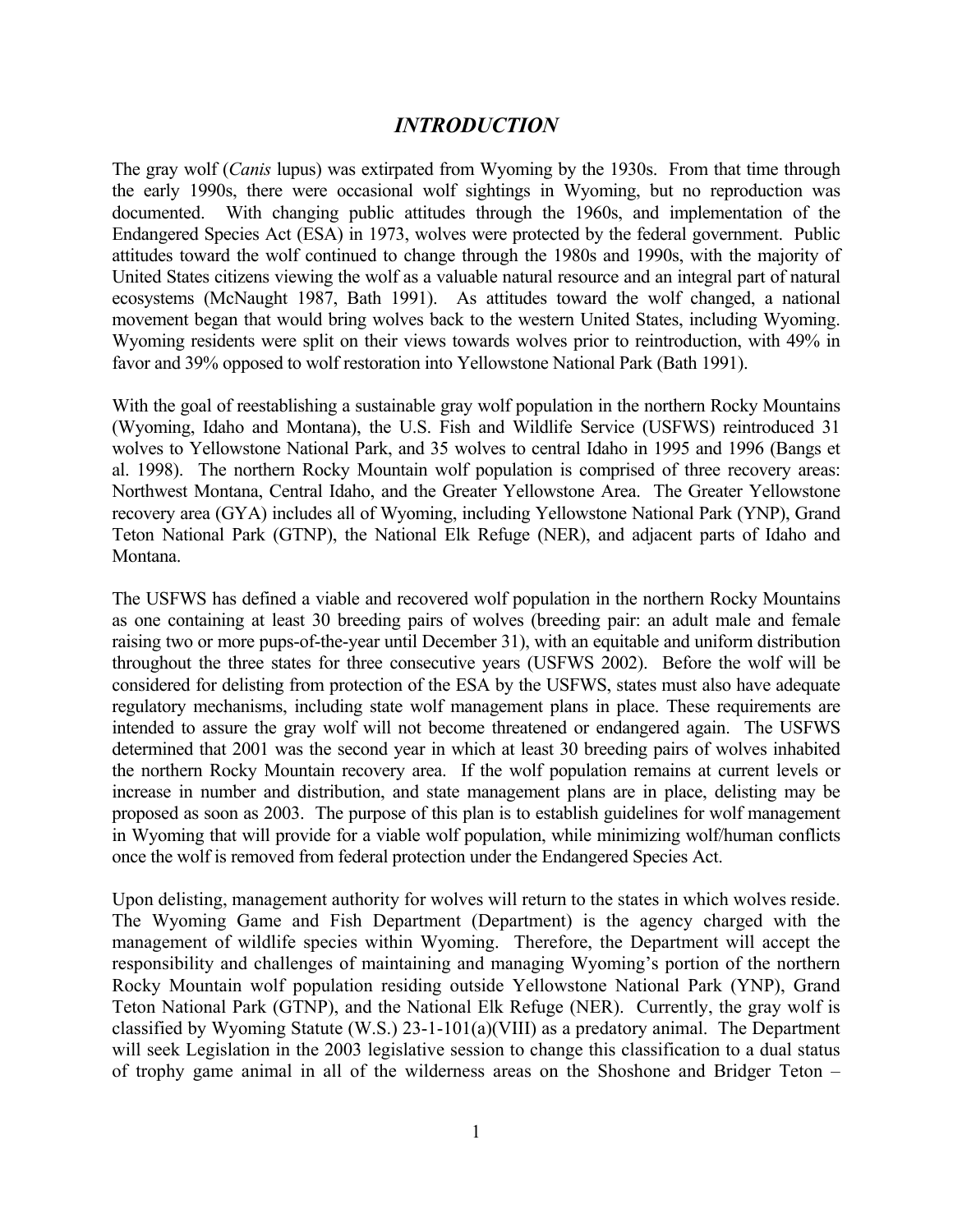National Forests (Figure 1). Outside of these designated wilderness areas, wolves would, statutorily, be classified as a predatory animal and not subject to Department management authority. The Wyoming Game and Fish Commission (Commission) will only have the ability to establish regulations pertaining to wolf management in the described wilderness areas. By providing the Commission authority to promulgate regulations within the described wilderness areas regarding take, Wyoming should satisfy the adequate regulatory mechanisms requirement necessary for delisting.



*Figure 1. Wilderness areas where wolves will be classified as a trophy game animal.* 

One requirement for delisting is a minimum of 30 breeding pairs of wolves be maintained with an equitable and uniform distribution between the states of Wyoming, Idaho, and Montana. As of January 2002, there were 18 documented wolf packs residing predominantly in Wyoming. Ten of these packs (including eight breeding pairs) were present in YNP. Eight packs (including 5-6 breeding pairs) were present outside YNP. Packs outside YNP included the Teton, Gros Ventre, Washakie, Sunlight Basin, Absaroka, Beartooth, Greybull River, and Pinedale packs (Figure 2). It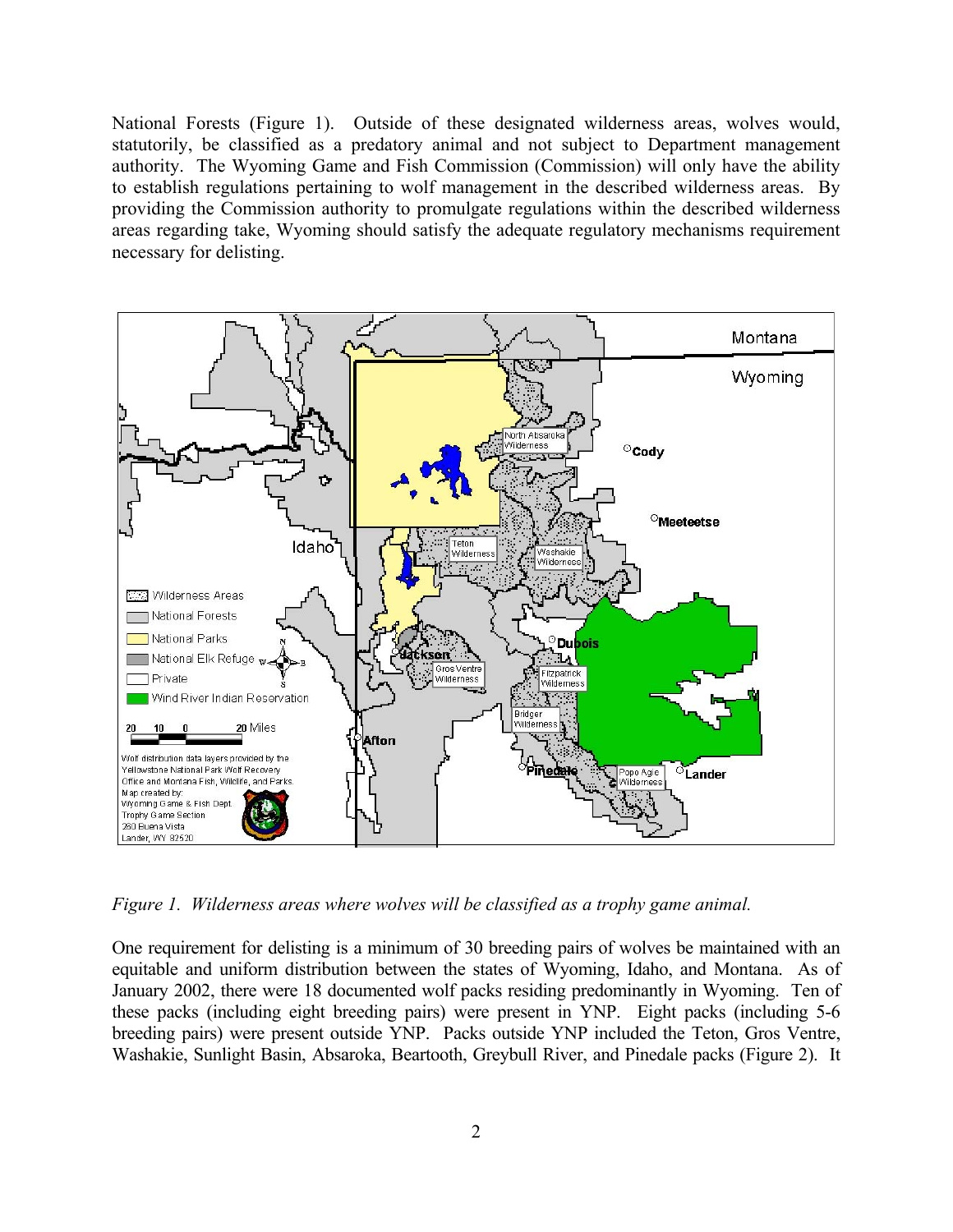will be necessary to maintain some wolf packs outside YNP, GTNP, and the NER in order to meet federal recovery criteria.

![](_page_4_Figure_1.jpeg)

*Figure 2. Location of the centers of wolf pack territories in the Greater Yellowstone Area (GYA) as of December, 2001 (USFWS 2002). The Big Piney wolves (BP) have not established a pack and so they are not included in pack calculations for the GYA (USFWS personal communication).* 

Wolves are of national interest, and the national public, not just the license-buying public of Wyoming, should share funding the management of the species. Supplemental funding will be sought through special federal or state appropriations, public/private foundations, and other sources. Full implementation of this management plan is contingent on obtaining federal funding to fund at least a portion of the costs to manage this species.

The success of any management program depends, at some level, upon successful coordination with other agencies and the public. A successful wolf management program for the State of Wyoming should be similar to management programs for the states of Idaho and Montana, because the three states will share management of this wolf population. However, because of unique circumstances in Wyoming, this plan will deviate from the Idaho and Montana management plans. Idaho has finalized its wolf management plan. Montana has just completed public scoping on their plan and is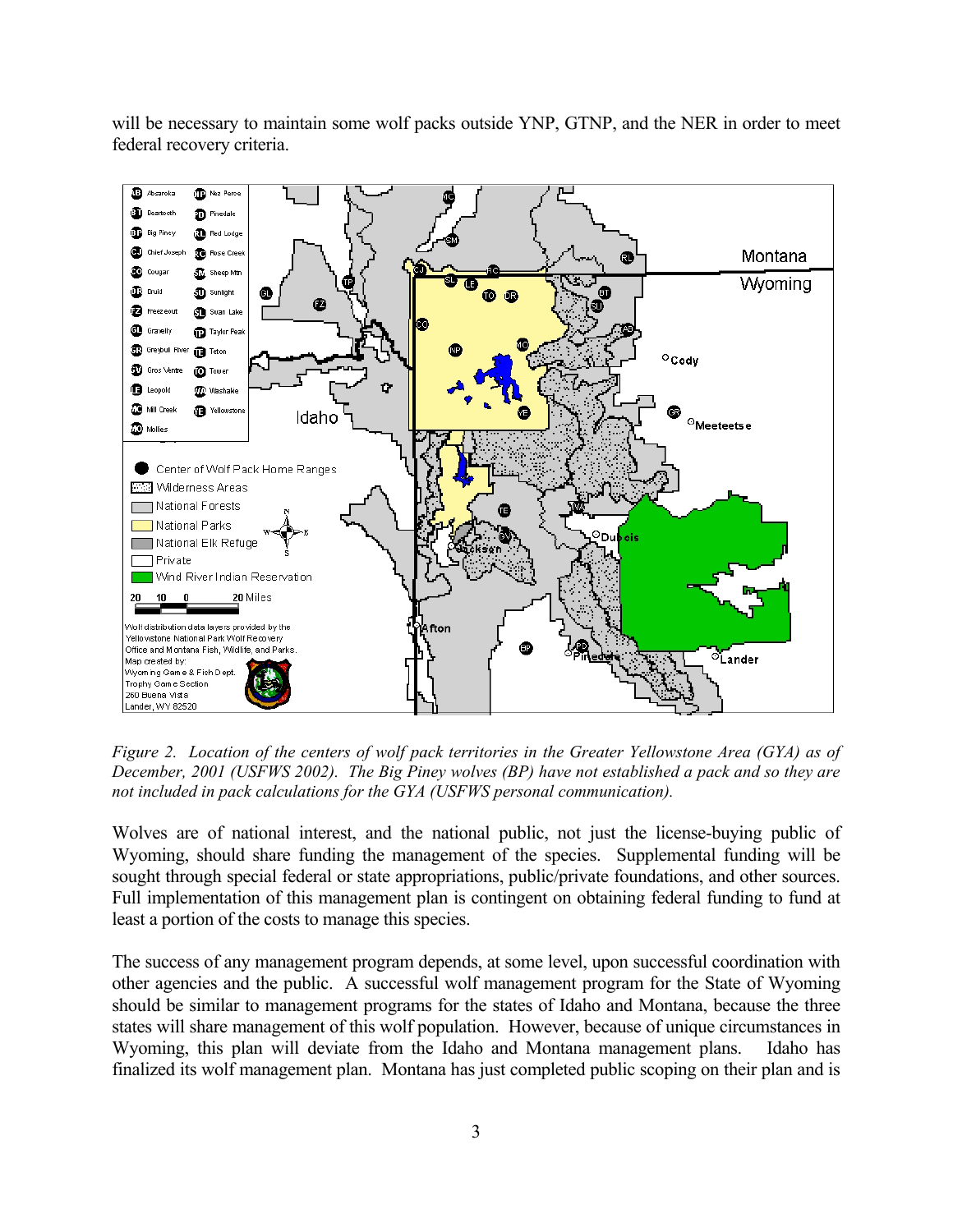in the process of an internal review and revision of their draft plan. Appendix 1 illustrates the similarities and differences between the three state management plans.

### **WOLF LIFE HISTORY**[1](#page-5-0)

**Physical Characteristics**: The wolf is the largest member of the dog family *Canidae*. Pelt color can be highly variable ranging from white to black, with grizzled gray or black being most common in the northern Rocky Mountains. Weight typically ranges from 80 - 90 pounds (36 - 41 kg) for females and 90 - 110 pounds (41 - 50 kg) for males. Height averages 26 - 32 inches (65 - 80 cm) at the shoulder, and length typically measures  $4.5 - 6.5$  feet  $(1.4 - 2.0 \text{ m})$  from nose to tail tip. Approximate track size is 4 inches wide by 5 inches long (9.5 x 12.1 cm), and can be difficult to differentiate from tracks of large domestic dogs.

**Reproduction and Social Behavior**: Wolves form family groups referred to as packs. A pack consists of at least two individuals of the opposite sex that breed and produce pups. Wolves are sexually mature at 22 months of age (Mech 1970). The dominant male and female in the pack (alpha pair) produce most of the young, however, 20 - 40% of packs containing two or more adult females produce two litters/year (Mech 1991). Breeding occurs during February or March, and pups are born after a 63-day gestation period in April or May. Litter sizes in Wyoming have averaged approximately five pups from 1997-2001 (USFWS 2002). Pups remain at a den site for about 6 weeks until they are weaned. The pack then moves to rendezvous sites (home sites) until the pups are old enough to hunt with the pack (e.g., September, October). Once pups begin hunting, these rendezvous sites are no longer used and packs range throughout their territory.

Yearlings tend to leave the pack during fall to find a mate and develop a new territory and pack (Fritts and Mech 1981); however, some individuals stay with the pack longer. Pack territories are defended against other wolves. Territory location is advertised to other wolves through scent marking and howling. Territory size appears related to prey density (Ballard et al. 1987, Fuller 1989). Territory sizes of wolves recolonizing northwest Montana average 300-400 mi<sup>2</sup> (777-1036) km<sup>2</sup>). Territories of wolves in the GYA are averaging 200 mi<sup>2</sup> (535 km<sup>2</sup>). Pack sizes typically range from 2-16 wolves, but it appears pack size may be related to size of prey species. For example, wolf packs in Minnesota that preyed primarily on white-tailed deer (*Odocoileus virginianus*) averaged 6.7 wolves (Fuller 1989), whereas wolf packs in Alaska averaged 11.2 wolves where moose (*Alces*) were the primary prey species (Peterson et al. 1984). The average size of the eight packs in Wyoming outside of YNP in 2001 was 8.7 wolves (range 2-12) and 13.3 wolves (range 2-37) inside YNP (USFWS 2002).

**Population Growth**: Wolves have a high reproductive potential and populations can sustain moderate levels of mortality. Keith (1983) reported an average annual population increase of 29% from seven wolf populations in the United States and Canada. Three populations were exploited, and four were unexploited, but yielded similar rates of increase. Unexploited wolf populations may increase 28-35% annually. Wolves recolonizing northwest Montana increased an average of 22%/yr since 1986 (Fritts et al. 1994). Since 1998, the wolf population in the GYA has increased an

<u>.</u>

<span id="page-5-0"></span><sup>&</sup>lt;sup>1</sup> From USFWS 1994: Appendix 2, unless direct reference is provided.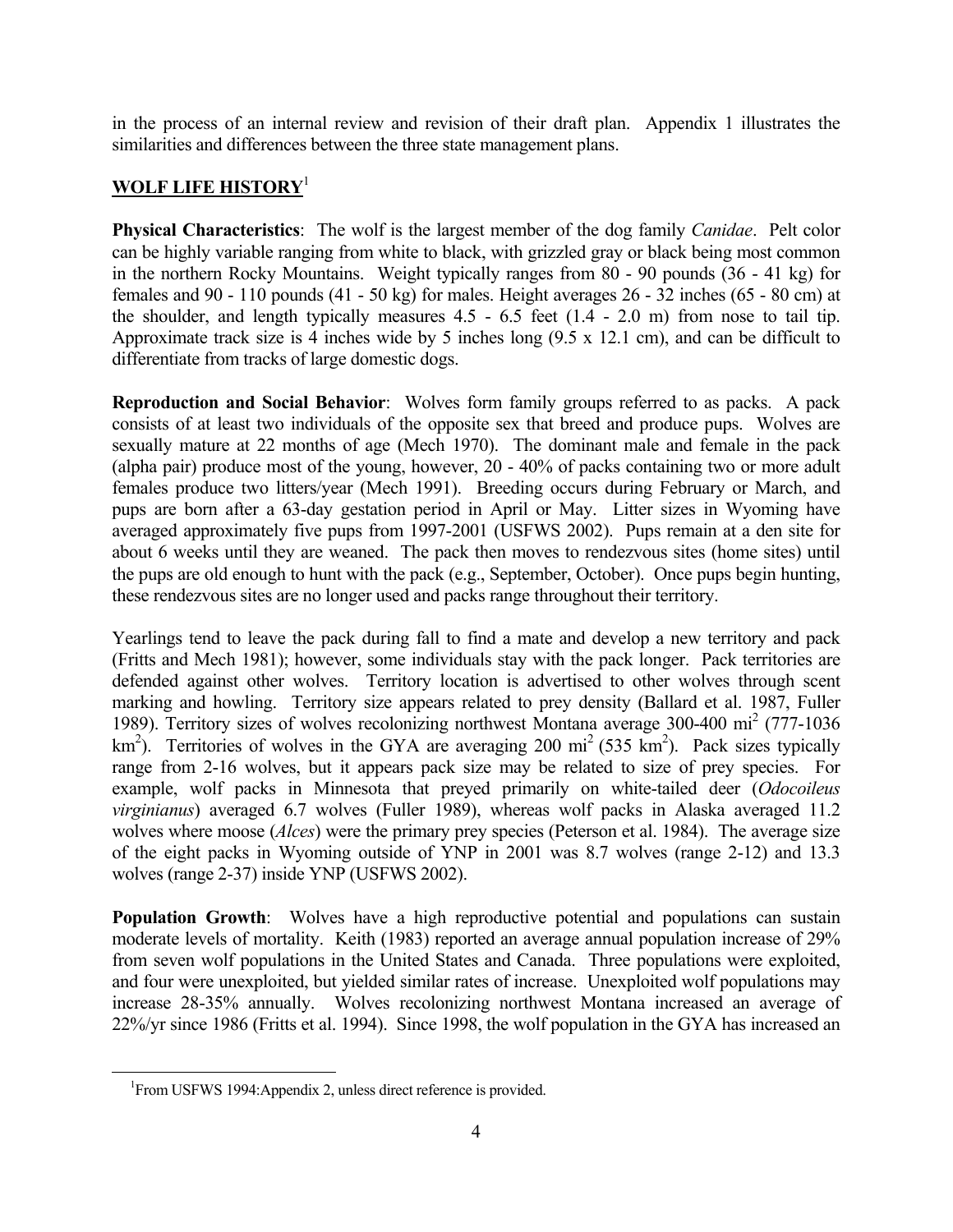average of 22%/yr (Figure 3). In unexploited populations, wolf density is ultimately limited by prey abundance (Fuller 1989).

![](_page_6_Figure_1.jpeg)

*Figure 3. Wolf population size in Wyoming and Greater Yellowstone Area (GYA) 1995-2001. YNP=Yellowstone National Park, GTNP=Grand Teton National Park, NER=National Elk Refuge.* 

**Mortality Factors**: In areas where human exploitation is low, disease, starvation, and killing by other wolves are the primary causes of wolf mortality. Mortality rates in unexploited wolf populations average 45% for yearlings and 10% for adults. Human exploitation, however, tends to be the highest form of mortality in most wolf populations. In northwest Montana and adjacent Canada, 77% of documented wolf mortalities were human-caused (33 of 44; USFWS 1993). Since 1995, 53% of documented wolf mortalities in the GYA have been human-caused (Smith and Guernsey 2002). Of the documented 95 total wolf mortalities in the GYA since 1995, 27 were natural mortalities, 12 were from vehicle collisions, 27 were from control actions for livestock depredations, 7 were illegally taken, 3 were other human-caused and 19 were unknown. Annual mortality rates of 30-40% may suppress wolf population growth (Keith 1983, Ballard et al. 1987, Fuller 1989).

Feeding Habits: Wolves are efficient predators and feed primarily on large ungulates, although beaver (*Castor canadensis*) and other small mammals may also be utilized at certain times of the year. Prey preference appears related to prey size and availability. Order of preference by wolves tends to be deer (*O.* spp.), elk (*Cervus elaphus*), and bighorn sheep (*Ovis canadensis*) where they coexist, and wolves tend to select elk over moose, and bison (*Bison bison*) (Singer 1991). Based on preference and prey availability in the GYA, wolves reintroduced into YNP were expected to select elk most often followed by mule deer (*O. hemionus*) and bison (Singer 1991). Recent studies of wolf-prey relationships in and adjacent to YNP have documented >85% of wolf kills to be elk, followed by bison, moose, deer, and pronghorn (*Antilocapra americana*) (Smith et al. 2002, USFWS 2002, Jaffe 2001, Mech et al. 2001).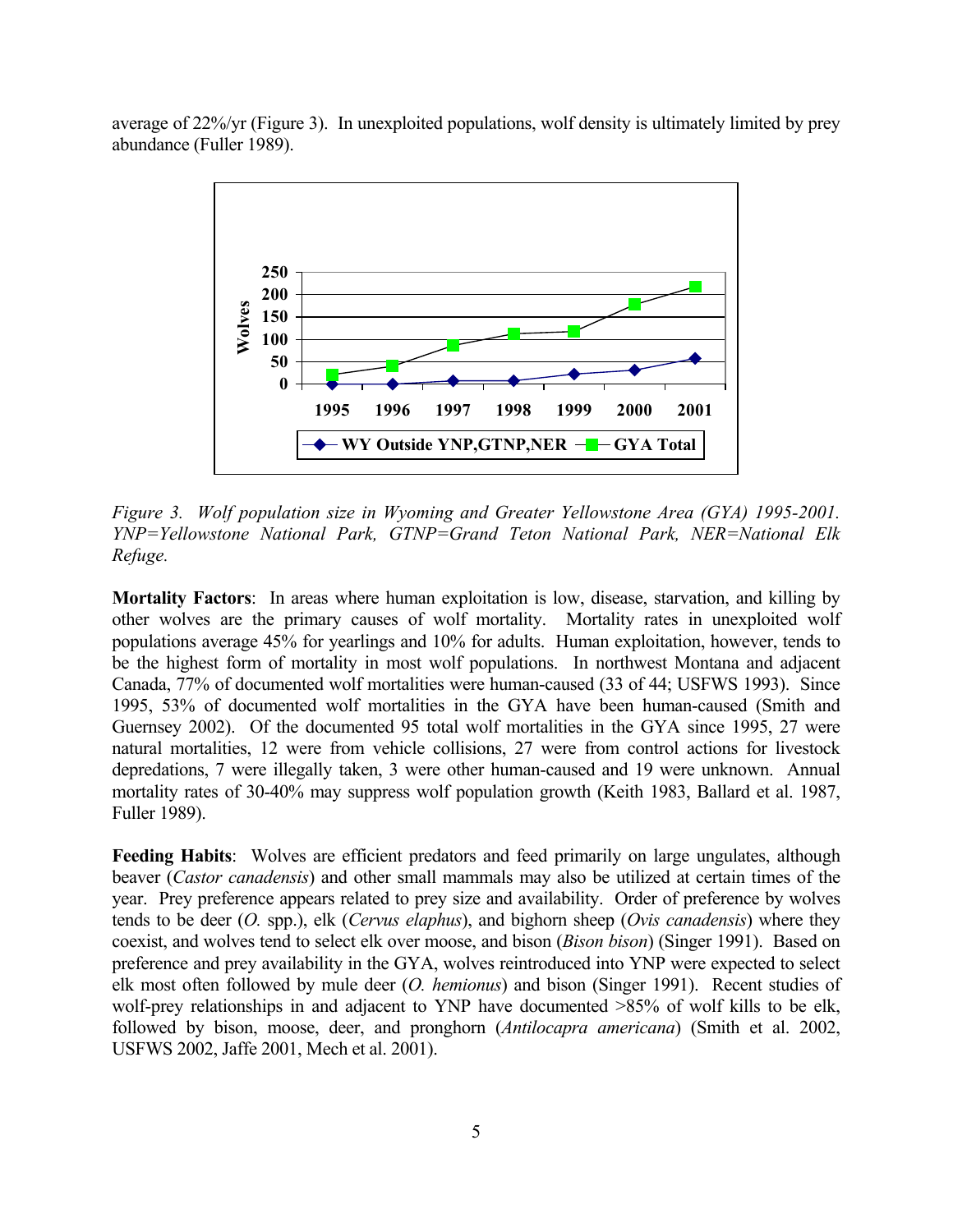Wolves are largely opportunistic, generally taking young-of-the-year and old animals (Peterson et al. 1984, Fuller 1989, Boyd et al. 1994). However, wolves may feed on prime age animals when prey becomes scarce (Potvin et al. 1988). Wolf consumption rates can vary from 6-14 pounds/wolf/day (2.7-6.4 kg/wolf/day; Boyce and Gaillard 1992). Singer (1991) speculated that each wolf on the northern range of the GYA would consume an average of 9.9 elk, 2.4 mule deer, 0.2 each of bison, moose, and pronghorns, and 0.03 bighorn sheep annually based on preference of prey and availability. At the 2001 population level, wolves in Wyoming would consume an estimated 2048 elk, 523 mule deer, and 44 each of bison, moose and pronghorn antelope. Smith et al. (2002) documented a kill rate of 1.9 kills/wolf/month during winter months (November – March) in YNP (1995 – 2000), kills were 90% elk. Anticipated impacts of wolf predation on ungulate populations in the GYA indicate population reductions of 5-20% for elk, 3-19% for deer, up to 15% for bison, and up to 7% for moose may occur once the wolf population is at the recovery level. Impacts on other ungulate populations are expected to be minimal (Boyce and Gaillard 1992). By the end of 2001, there were 218 wolves in the GYA recovery area. There has been a decline in cow/calf elk ratios in herd units adjacent to YNP in Wyoming, but it is unknown at this time to what extent wolf predation has contributed to the lower calf numbers. Undoubtedly, wolf predation is responsible for a portion of this decline, but other factors such as the extended drought and other environmental factors may also be influencing these ratios. Cow/calf ratios are also depressed in areas of Wyoming without wolves, such as the South Bighorns, Rattlesnake, Iron Mountain, and Sierra Madre herd units. More research on wolf/wildlife interaction is needed before any definitive conclusions can be drawn about the effects of wolves on their prey. Ungulate monitoring efforts will be enhanced in those areas with established wolf packs until the effects of wolf predation are better understood.

**Livestock Depredation**: In the western United States, wolves gained a notorious reputation as livestock killers by the early 1900s, as livestock replaced native ungulates on western rangelands. The impact of wolf predation on livestock during this time contributed to extermination of the gray wolf from the western United States (Young and Goldman 1944). From 1897-1907 bounties were paid on 20,819 wolves in Wyoming alone [Seton 1929:261; coyotes (*Canis latrans*) were likely mistaken for wolves in some cases]. Wolf depredation on livestock undoubtedly intensified due to the depletion of natural prey and expanding livestock presence.

While livestock losses to wolves are minimal industry-wide, losses to individual operators can be significant (Fritts et al. 1992, Mack et al. 1992). Wolf depredation rates on cattle were 0.12, 0.37, and 0.87/1000 available in Minnesota, British Columbia, and Alberta, respectively (Mack et al. 1992). Depredation rates on sheep were 2.37 and 0.54/1000 available in Minnesota and British Columbia, and annual losses to wolves averaged 33 sheep/year in Alberta (number of sheep available to wolves in Alberta was not documented; Mack et al. 1992). A recovered wolf population in the GYA was expected to account for an average of 19 cattle (range: 1-32) and 68 sheep (range: 17-110) depredations annually (USFWS 1994). In 2001, 22 cattle and 117 sheep were confirmed killed by wolves in the GYA; losses in Wyoming included 20 cattle, 37 sheep and 4 dogs (Table 1). Control of offending wolves, improved livestock management practices (e.g., carcass management, fencing, etc.), compensation for losses, and communication with the public have been suggested as means to enhance wolf recovery where wolf-livestock conflicts exist (Fritts et al. 1992, Mack et al. 1992, Niemeyer et al. 1994).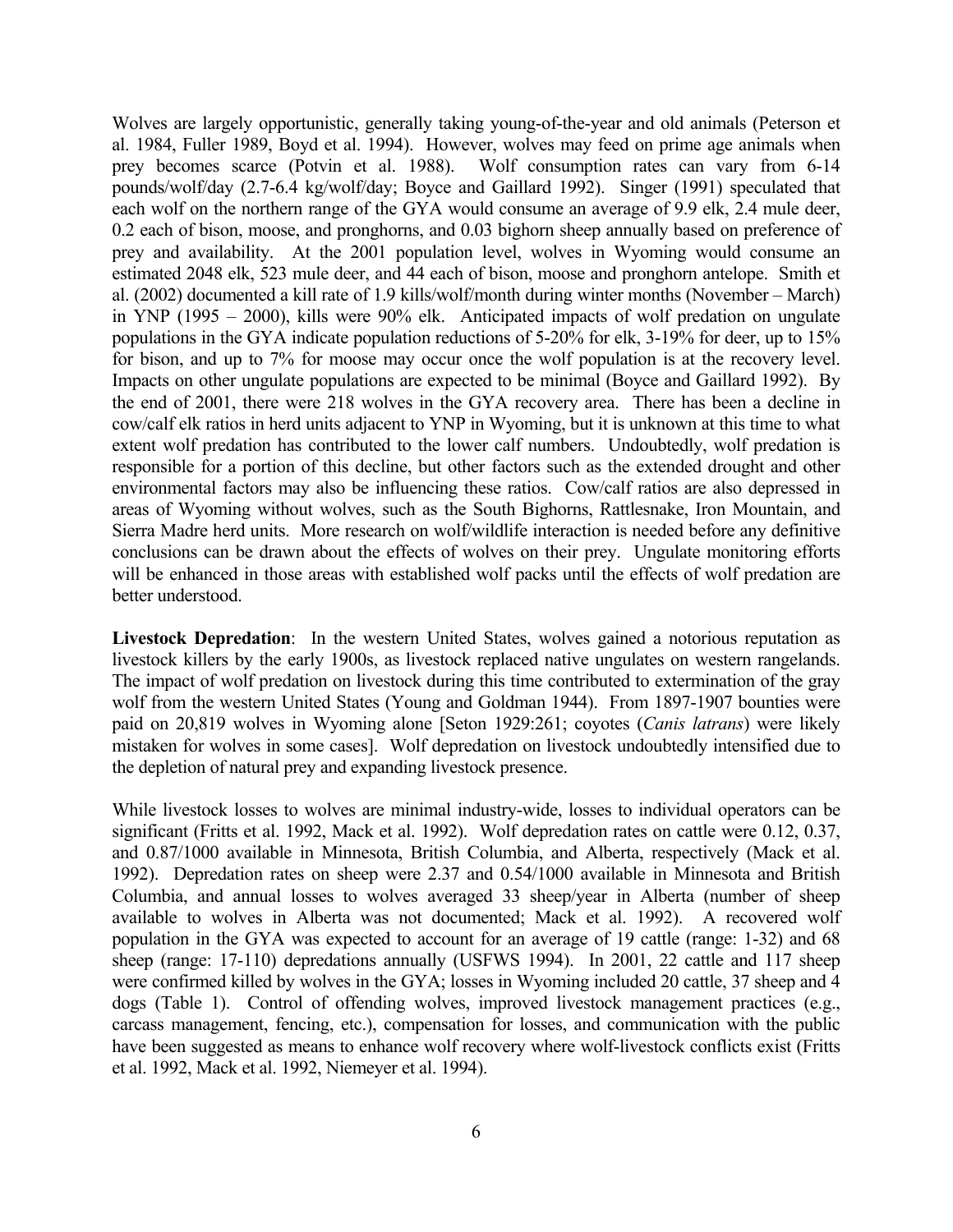Table 1. Confirmed wolf-caused livestock/dog depredations in Wyoming and the Greater *Yellowstone Area (GYA) 1999 – 2001 (USFWS 2002) and 2002 (Mike Jimenez, personal communication).* 

| Year  |    | Sheep |    | Cattle     |    | Horses     |    | <b>Dogs</b> |
|-------|----|-------|----|------------|----|------------|----|-------------|
|       | WY | GYA   | WY | <b>GYA</b> | WY | <b>GYA</b> | WY | <b>GYA</b>  |
| 1999  |    |       |    |            |    |            | 4  | υ           |
| 2000  | 25 | 39    |    |            |    |            |    | O           |
| 2001  | 37 | 117   | 20 | 22         |    |            |    |             |
| 2002* |    | 36    | 25 | 30         |    |            |    |             |

\* through November 1, 2002.

## *ISSUES AND STRATEGIES*

#### **LEGAL STATUS**

The ESA was enacted in 1973, mandating recovery and full protection of the gray wolf as an endangered species in most of the contiguous United States. Existing wolves in Minnesota were designated as threatened. A wolf recovery team for the northern Rocky Mountains, consisting of individuals from federal and state agencies and conservation groups, was appointed in 1974. The recovery team was assigned development of the Northern Rocky Mountain Wolf Recovery Plan. A draft of this plan was completed in 1980 (USFWS 1980) and subsequently reviewed by government agencies, livestock and environmental groups, and wolf experts. Following review and revision, the Northern Rocky Mountain Wolf Recovery Plan was approved in 1987 (USFWS 1987). The Recovery Plan called for natural migration of wolves into central Idaho and northwest Montana from existing packs in Canada, but authorized reintroduction of wolves into the GYA due to geographical isolation and the low probability of natural establishment.

During this process, recovery areas in northwest Montana, central Idaho, and the GYA were identified (Appendix I; USFWS 1987:23). The following criteria were used to select the three recovery areas: presence of an adequate year-round prey base; at least 3000 mi<sup>2</sup> (7770 km<sup>2</sup>) of contiguous wilderness, national parks, and adjacent public lands; a maximum of 10% private land; the absence, if possible, of livestock grazing; and isolation from populated and heavily used recreation areas allowing protection of 10 breeding pairs of wolves from human disturbance (USFWS 1987).

Wolves were re-introduced into YNP and central Idaho in 1995 and 1996 as nonessential, experimental populations under Section 10j of the ESA. Section 10j provides much more management flexibility than the strict "threatened" or "endangered" classification. In populations designated as nonessential experimental, only those wolves within national parks or preserves receive the fully protected, endangered status (ESA, sect. 7). Wolves in northwest Montana are present due to natural emigration from the Canadian population to the north, thus are classified as endangered, the most protected classification under the ESA.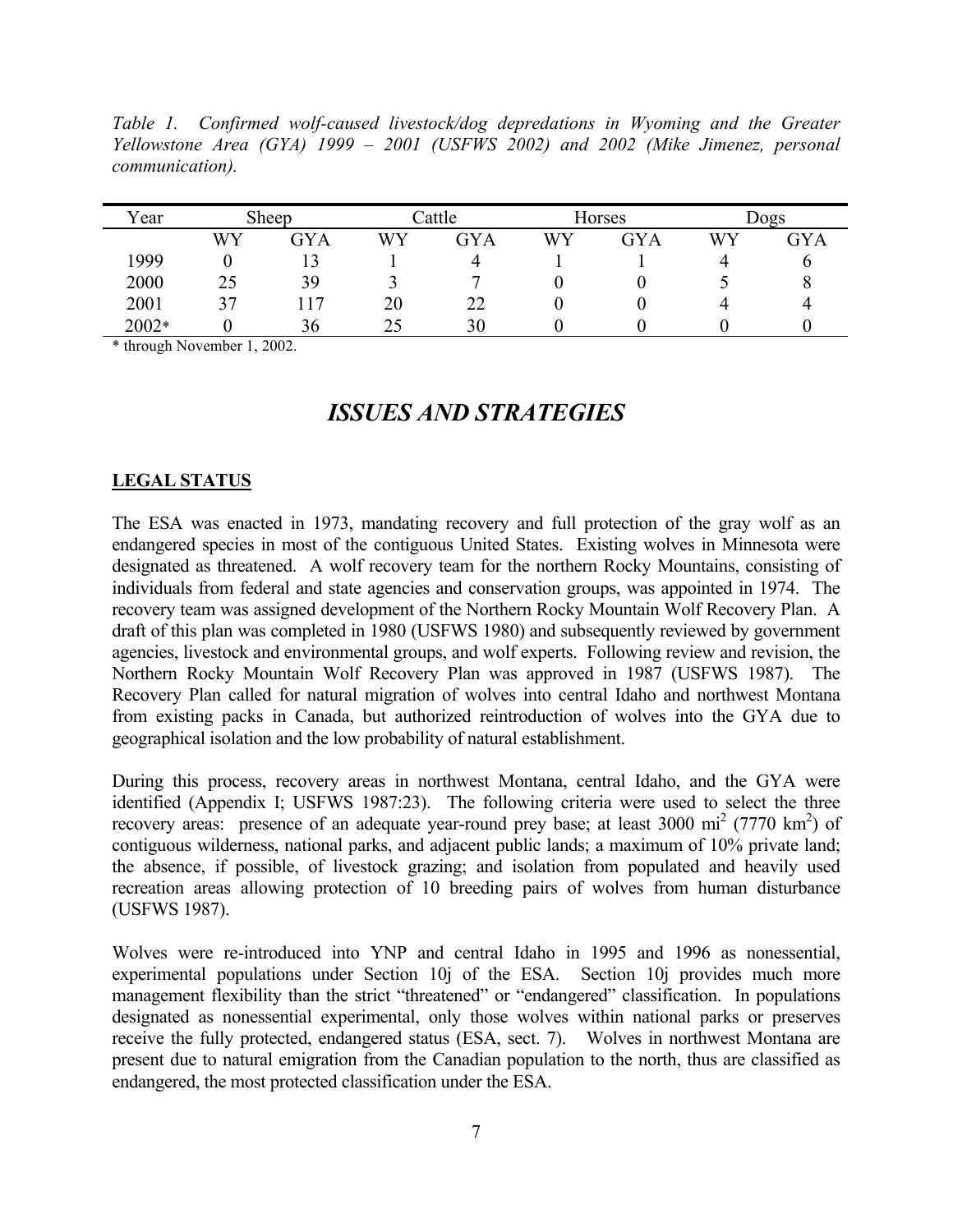Currently, wolves are listed as predatory animals by Wyoming state statute (W.S.) 23-1- 101(a)(VIII). Predatory animals under W.S. 23-1-101(a) may be taken any time of year without limit. This classification will need to be changed prior to delisting in order for the State to regulate take of wolves. The Commission recommends the wolf be reclassified by statute under a dual status proposal. Wolves would be classified as a trophy game animal in designated wilderness areas on the Shoshone and Bridger-Teton national forests. They will be classified as predatory animals in the remainder of the state. This classification will allow the Commission to formulate rules and regulations pertaining to wolf management, including setting seasons and public take quotas, and addressing nuisance wolf issues, including compensation, for livestock lost to wolves only in the described wilderness areas. The Department will seek such changes in the 2003 legislative session.

#### **DISTRIBUTION**

The reintroduction of wolves into the GYA focused on the large tracts of public lands in the region, especially YNP and the surrounding U.S. Forest Service wilderness areas. This area was considered more suitable for reintroduction because of the large populations of natural prey species and the lower potential for wolf/human conflicts. Wolf management in Wyoming will continue to focus on this area of the state once wolves are delisted.

Under this document, wolves will be classified as trophy game animals in Yellowstone and Grand Teton national parks, the John D. Rockefeller Jr. Memorial Parkway and the wilderness areas of the Shoshone and Bridger-Teton national forests (Figure 1) and predatory animals elsewhere in the state. At present, all wolves outside of the national parks in Wyoming spend much of their time outside of these wilderness areas (Figure 4).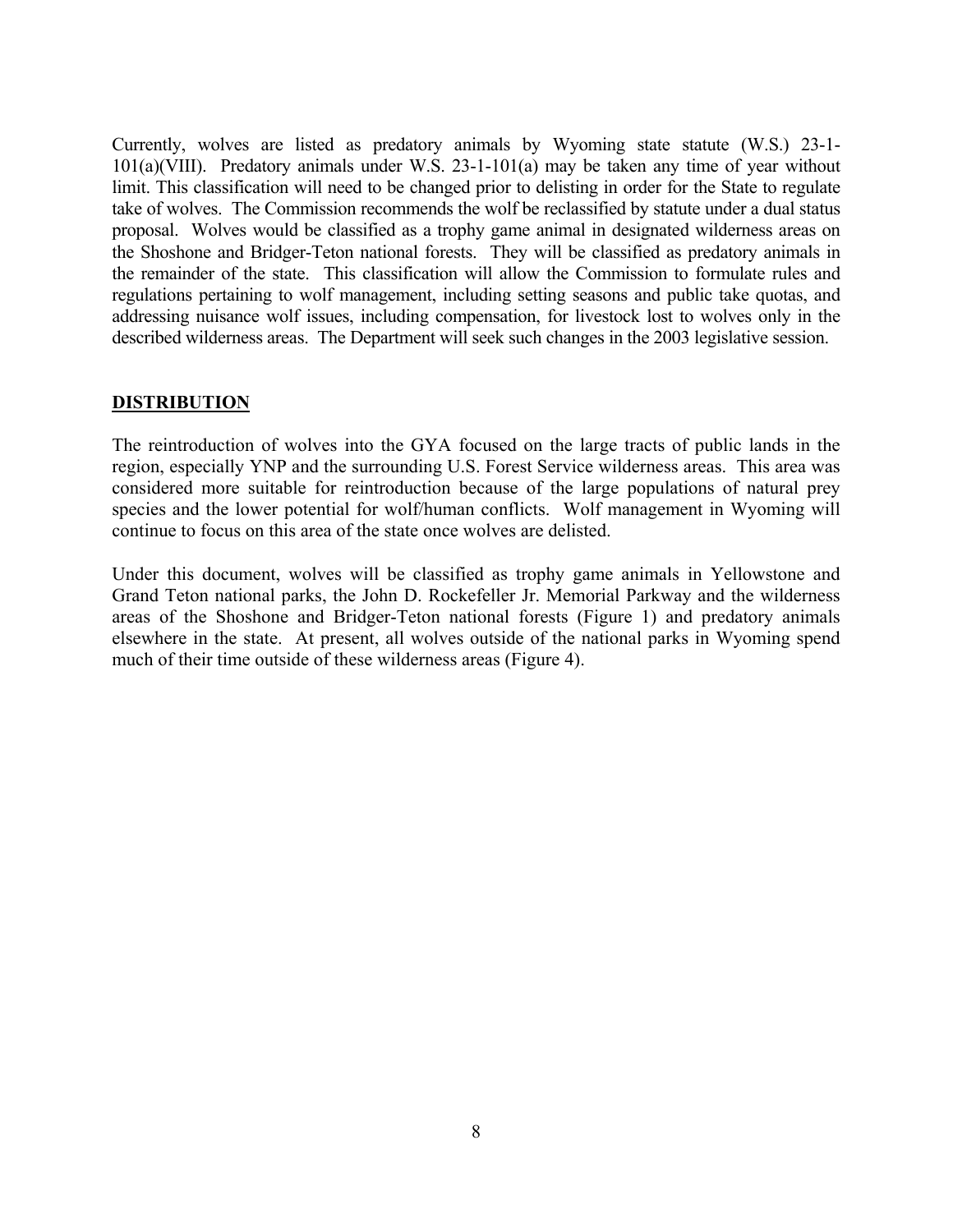![](_page_10_Figure_0.jpeg)

*Figure 4. Wolf pack territories in the Greater Yellowstone Ecosystem. Black dots indicate the centers of wolf pack territories. Packs with no territories drawn (GR, PD, BP, etc…) had insufficient location data to map territories.*

#### **POPULATION MANAGEMENT**

**Population Objectives:** In those portions of the state where wolves will be classified as trophy game, designated wilderness areas within the Shoshone and Bridger-Teton National Forests, they will be managed in much the same way mountain lions and black bears are managed, where no upper or lower thresholds are set. Traditional population objective management does not work very well in managing large carnivores, especially species like the wolf, which are very mobile. Additionally, any specific population or pack threshold for these confined regions will be difficult to maintain as wolves are subject to unlimited take in all other portions of the state.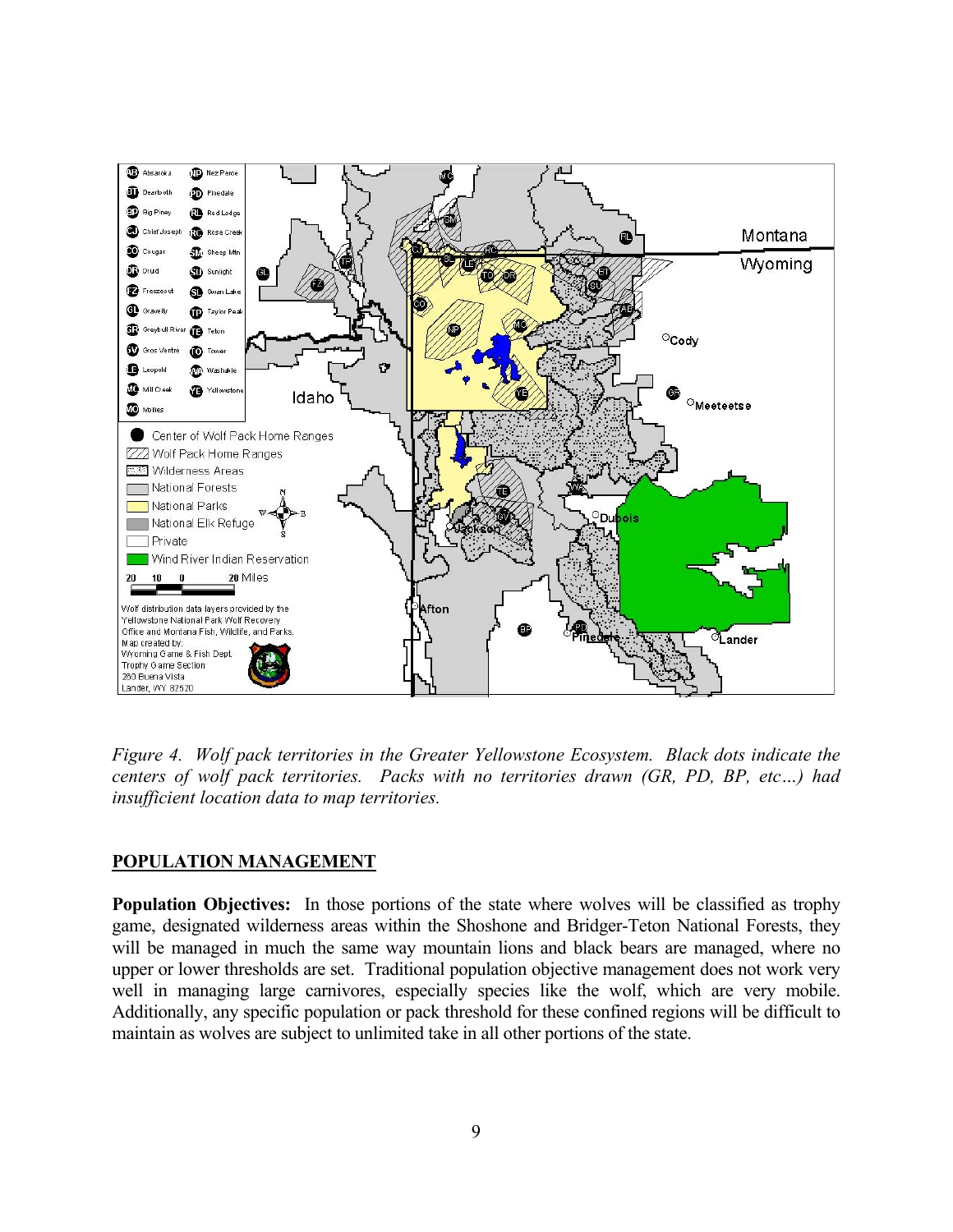Montana and Idaho will manage for at least 15 packs in each state. Wyoming is not committing to maintain any specific number of packs. There are currently 14 packs in YNP, and 7 packs residing predominantly in Wyoming outside YNP, GTNP, and the NER (Mike Jimenez, personal communication). Only packs outside YNP, GTNP, and the NER and within the defined wilderness areas will fall under the jurisdiction of the Department after delisting. Should the number of packs in Wyoming be reduced to 10 or less, management strategies would revert to the same provisions used to recover the wolf population prior to delisting. By using this adaptive management approach, wolf numbers and distribution can be managed and wolf/human conflicts minimized, while maintaining a viable wolf population.

The USFWS is proposing to modify the recovery criteria related to what constitutes a successfully reproducing pack of wolves. The current criterion equates to a breeding pair successfully rearing at least two pups through December  $31<sup>st</sup>$ . One proposal being evaluated would change the definition of a pack to at least five wolves, while eliminating the successful rearing criteria. This modification assumes that maintaining at least five wolves per pack will include one pair of successful breeding adults.

**Population Monitoring**: When wolves are removed from federal protection under ESA, it will be necessary for the State to monitor the number of packs residing in Wyoming and document their distribution, reproduction, and mortality. The Department will be responsible for monitoring these parameters outside YNP, GTNP, and the NER. The National Park Service will monitor wolves inside YNP (D. Smith personal communication) and GTNP (S. Cain personal communication), and USFWS will monitor wolves on the NER (B. Smith personal communication). The Department recognizes the efforts and commitment these agencies have made toward the wolf recovery program, and urges continued federal funding at or above current levels, so their wolf programs can continue after wolves are delisted. The Department may use a variety of techniques to document wolf abundance, distribution, and pack breeding success, and it will coordinate with other state and federal agencies to assure similar data is being collected so the population's status can be assessed.

A complete census of wolves in Wyoming would be cost prohibitive and very difficult, if not impossible to achieve. Wolf populations in Wyoming will be estimated using whatever techniques are applicable. By monitoring pack numbers, distribution, breeding success, and mortality, population trends can be tracked over time, and appropriate management actions taken.

Upon delisting, wolves with active radio collars will continue to be monitored, and other wolves may be radio collared if the opportunity arises. Radio collars may also be deployed in depredation situations. Emphasis will be placed on deployment of radio collars in newly identified packs and in packs without any radioed animals. Radio telemetry data will be very useful in documenting the number of packs present, reproduction, distribution, and movements following delisting. Additionally, emphasis will be put on non-invasive techniques such as track counts, hair sampling, howling surveys, and observations by field personnel for basic survey and inventory data collection.

During periods of snow cover, track counts may be used to document wolf presence or absence. Track counts may be used to estimate pack size, but they must be done repeatedly to provide accurate information, as wolves will step in each other's tracks while traveling in groups. Currently,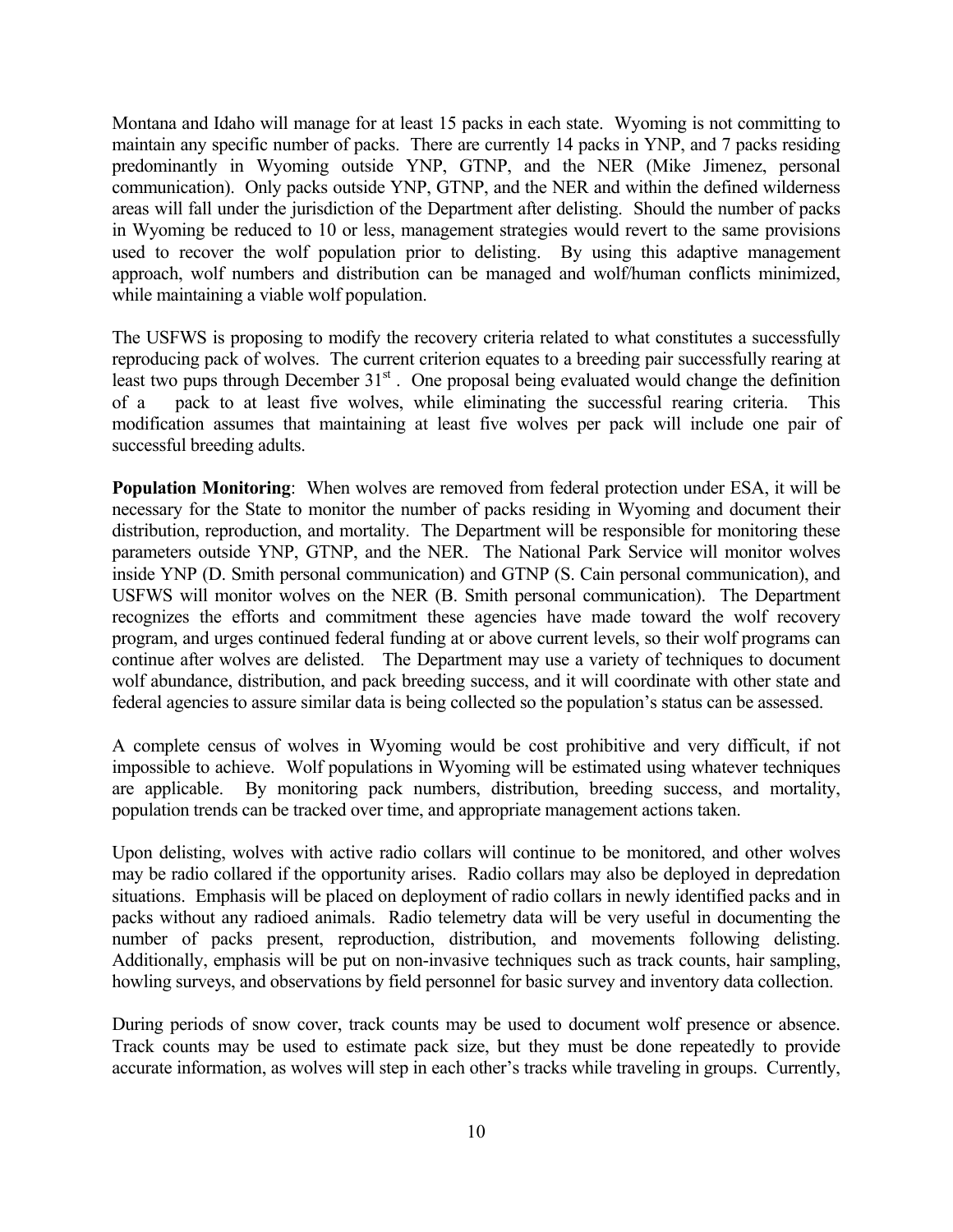the Department conducts winter ground track surveys for lynx (*Lynx canadensis*), and wolverine (*Gulo gulo*) using snowmobiles. Some of these routes may be utilized in areas known to have wolves. Separate routes specifically intended for wolves may be established within pack territories, as they become known. Aerial track surveys may also be used.

Hair samples from wolves can be obtained from setting up rubbing posts, or hair capture corrals. Hair can be analyzed and wolf presence can be documented. Genetic profiling may be done from hair, blood, or tissue samples, in which maternity, paternity, dispersal, or overall genetic diversity can be analyzed. A reservoir of genetic samples obtained from wolves in Montana, central Idaho, Wyoming, and an adjacent Canadian source population already exists. Genetic samples will be added to this library as samples become available.

Observation reports have been very useful to the federal recovery program. Numerous observations of wolves or sign in an area have led to the discovery of new packs. Observation reports may confirm pack persistence. The Department will incorporate wolf sightings into its current Wildlife Observation System. Information will also be solicited from the public, and used in any long-term monitoring program.

In the late spring and summer months, howling surveys at rendezvous sites can help biologists determine whether a pack is raising pups. Pup vocalizations can easily be distinguished from adults'. Although a precise count is usually not possible, wolf responses can indicate relative pack size. Since different packs react to artificial howls differently, howling surveys may not work in all cases.

Each monitoring protocol has its own advantages and disadvantages. While no single method will be suited to all packs, the Department will consider all methods, including new methods as they are developed. Corroborating evidence will be gathered using multiple methods, but specific protocols will be tailored to the pack, setting, and appropriate season for collecting that type of data. This will facilitate a balance between monitoring responsibilities, information needs, cost effectiveness, and scientific rigor.

**Wolf Mortality**: Disease, starvation, and intraspecific strife are some of the primary causes of wolf mortality in unexploited populations. Average annual mortality rates in unexploited populations are 45% for yearlings, and 10% for adults (USFWS 1994). However, human-caused mortality is a major factor in most wolf populations. Human-caused mortality includes legal and illegal harvest, agency control, and vehicle accidents. Managing human-caused mortality will be an important component to Wyoming's wolf management. Annual mortality rates of 30-40% may suppress wolf population growth (Keith 1983, Ballard et al. 1987, Fuller 1989). All forms of wolf mortality will be considered when making management decisions.

Legal Wolf Mortality: Upon delisting, legal wolf mortality may result from such things as agency removals, public take (i.e., hunting and trapping), or defense of private property. The Department or its authorized agent may lethally remove wolves, when deemed necessary, to mitigate wolf conflicts with wildlife, livestock, or humans (see "Nuisance Wolf Management" section of this plan).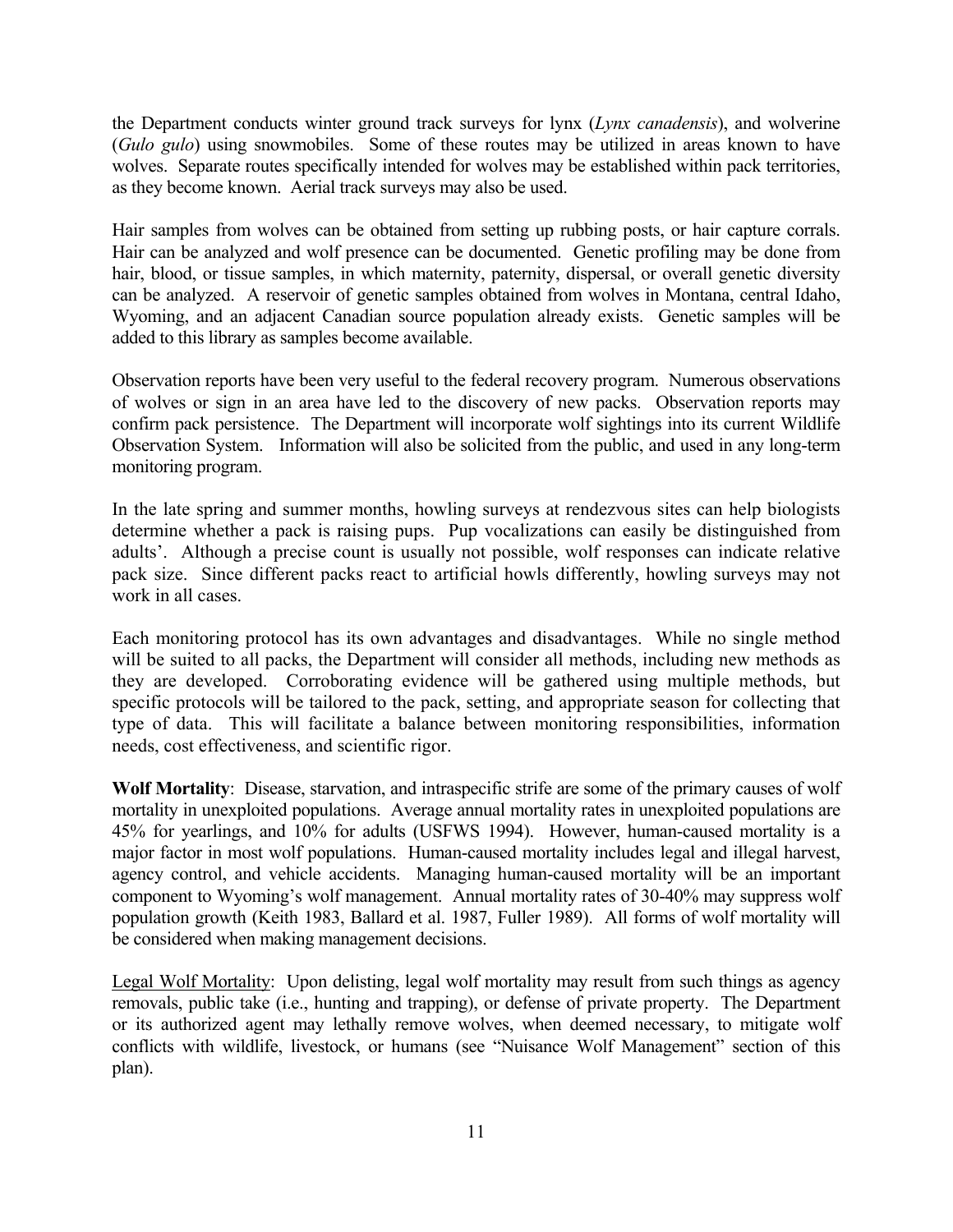When the wolf is reclassified under state statute, the Department will recommend the gray wolf be added to the list of animals in W.S. 23-3-115, which would allow a landowner or their agent to legally take a wolf in the act of damaging personal property. Other species included in this statute are black bears, mountain lions, and bobcats. Additionally, the Department may also issue special "kill permits" to property owners experiencing chronic wolf conflicts. The taking of any wolf in defense of property or by special permit must be reported to the Department immediately. The owner, employee, or lessee shall save and care for the skin and procure a Wyoming game tag for the skin.

Unregulated Public Take: In areas of Wyoming where the wolf is classified as a predatory animal, take will not be regulated.

Regulated Public Take: Regulated public take (i.e., hunting and trapping) will be used for wolf population management in areas where wolves are classified as trophy game. Hunting and trapping regulations will be implemented through the same rule making process used for other trophy game species in Wyoming, including public input. Harvest quotas will be established at the appropriate time. Seasons will be closed when the mortality quota has been reached. As with mountain lion and black bears, license sales will not be restricted (general license). Wolf mortality quotas will be based on desired wolf densities for each WMU. Agency control actions may be implemented if public take methods are not meeting desired harvest levels.

All management recommendations for wolves will be formulated with input from the public. At the appropriate time, Department personnel will propose management options that will be reviewed internally within the Wildlife Division. Once the recommendations have been approved at this level, they will be taken to the public, through traditional input processes, for comment. Public comments will be summarized and presented to the Commission, along with the Department's recommendations for final approval.

The Department is not proposing to establish wolf management units and associated objectives at this time. This aspect of management will be finalized at some point in the future depending on the pace of delisting. It is not prudent to formulate management recommendations at this time using current information. Delisting is expected to take at least one year from the time state wolf management plans are approved by USFWS. The Department will begin formulating final management recommendations during this time frame.

Currently it is unlawful to take trophy game animals by trapping in Wyoming. The Department will recommend the necessary statutory changes making it legal to take wolves using approved trapping devices.

Mandatory Reporting: The harvest of each wolf where they are classified as trophy game must be reported to the Department, and Department personnel will record sex, age, and other data for each harvest. Hunters and trappers will have 72 hours from time of harvest to present the pelt and skull of harvested wolves to a district game warden, district wildlife biologist, or Department personnel at one of the regional offices.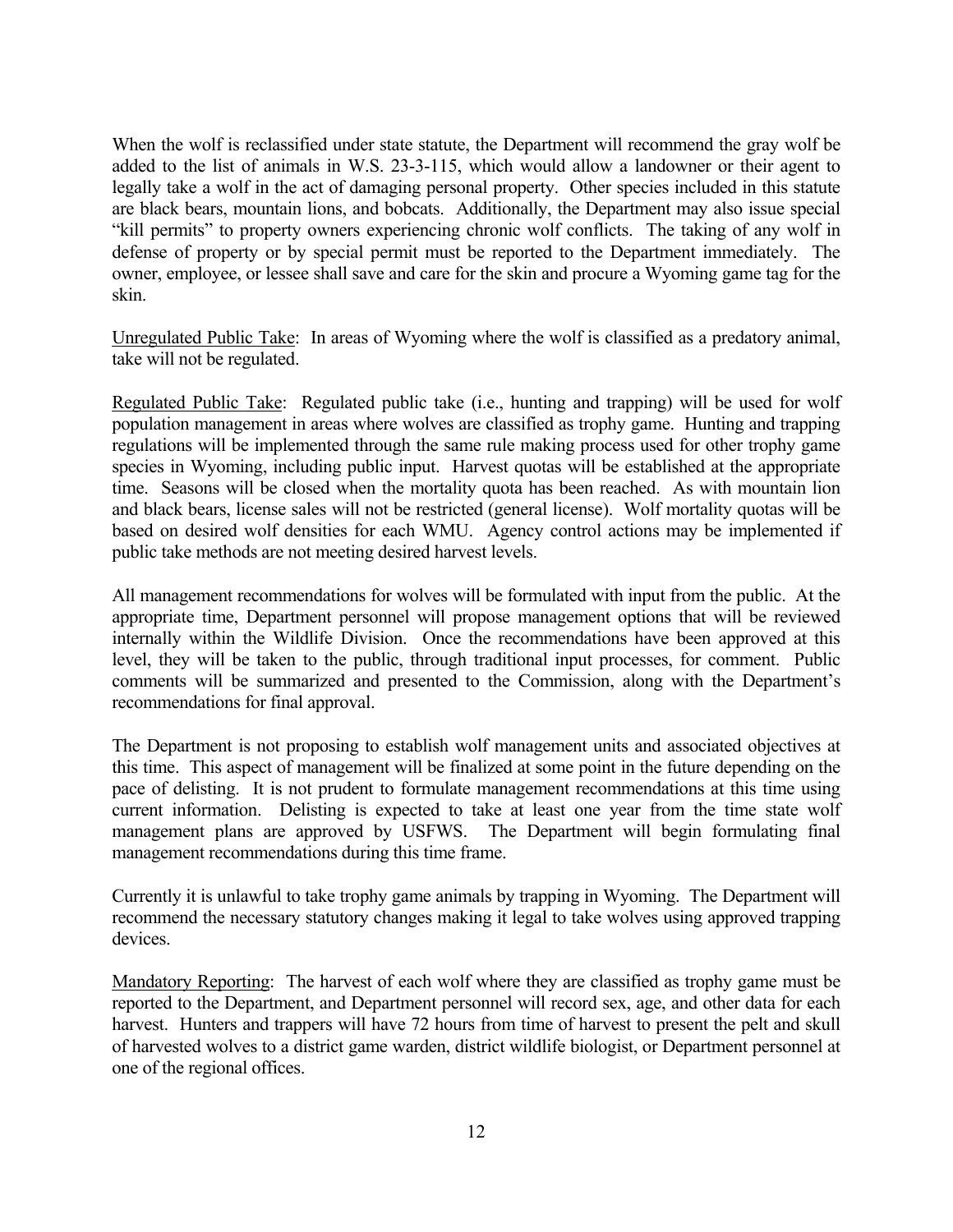Since the Department will not have any control of take in portions of the state where wolves are classified as predators, total take may be difficult to document. It is recommended that some mechanism be implemented to attempt to document take on a statewide basis.

Illegal wolf mortality: Wolves taken outside the framework established by Wyoming statute and Commission rules and regulations in areas where they are classified as trophy game, will be considered taken illegally. This includes poaching, malicious killing, and mistaken identity. Department law enforcement personnel will investigate all violations of the illegal killing of wolves in the same manner as with other wildlife species.

Incidental Mortality: Occasionally wolf mortalities may occur accidentally (i.e., capture myopathy, vehicle accidents, or from public trapping in the process of legally trapping for other species). These types of mortalities are not expected to occur often and will likely have little affect on wolf populations. The Department will formulate criteria to address which types of mortality will count against the quotas. However, all incidental mortalities in areas that are under Commission jurisdiction will be recorded, and wolf carcasses will become the property of the Department.

**Research Needs**: When funding is available, research conducted by the Department will focus on attaining information that will help meet wolf management objectives, address wolf/ungulate concerns, and manage wolf-related conflicts. Priority will be placed on improving techniques to assess population status. Additional information obtained from future research should investigate wolf habitat use patterns, prey species composition and consumption rates, pack and territory sizes, age and rate of dispersal, population growth rate, and mortality factors. Research on wolf/wildlife interactions will be focused in areas of the state where wildlife may be most impacted by wolf predation, such as elk feedgrounds and crucial wintering areas for ungulates. The Department will promote these information needs primarily to non-Department wolf researchers.

Currently, the Department is a cooperating agency with the USFWS in an ongoing research project involving the elk feedgrounds in the Gros Ventre drainage of western Wyoming. Goals of this research include documenting wolf depredation rates, consumption rates, and wolf/elk interactions including elk movements and displacement. Information gained will be used to manage elk and wolves in this area.

**Genetics/Connectivity:** Connectivity implies that wolves in each of the three states are functionally connected through emigration and immigration events, resulting in the exchange of genetic material between sub-populations. This functional relationship is consistent with the biological intent of the recovery plan and is an underlying prerequisite for successful wolf recovery in the northern Rockies.

Designation of habitat linkage zones or migration corridors is impractical for a habitat generalist and highly mobile species like the gray wolf. Outside refuges such as national parks, legal protection across broad landscapes and public education will facilitate those functional connections across the region (Forbes and Boyd 1997). Yellowstone, Grand Teton, and Glacier National Parks function as refuges at opposite ends of the geographic extent of wolf distribution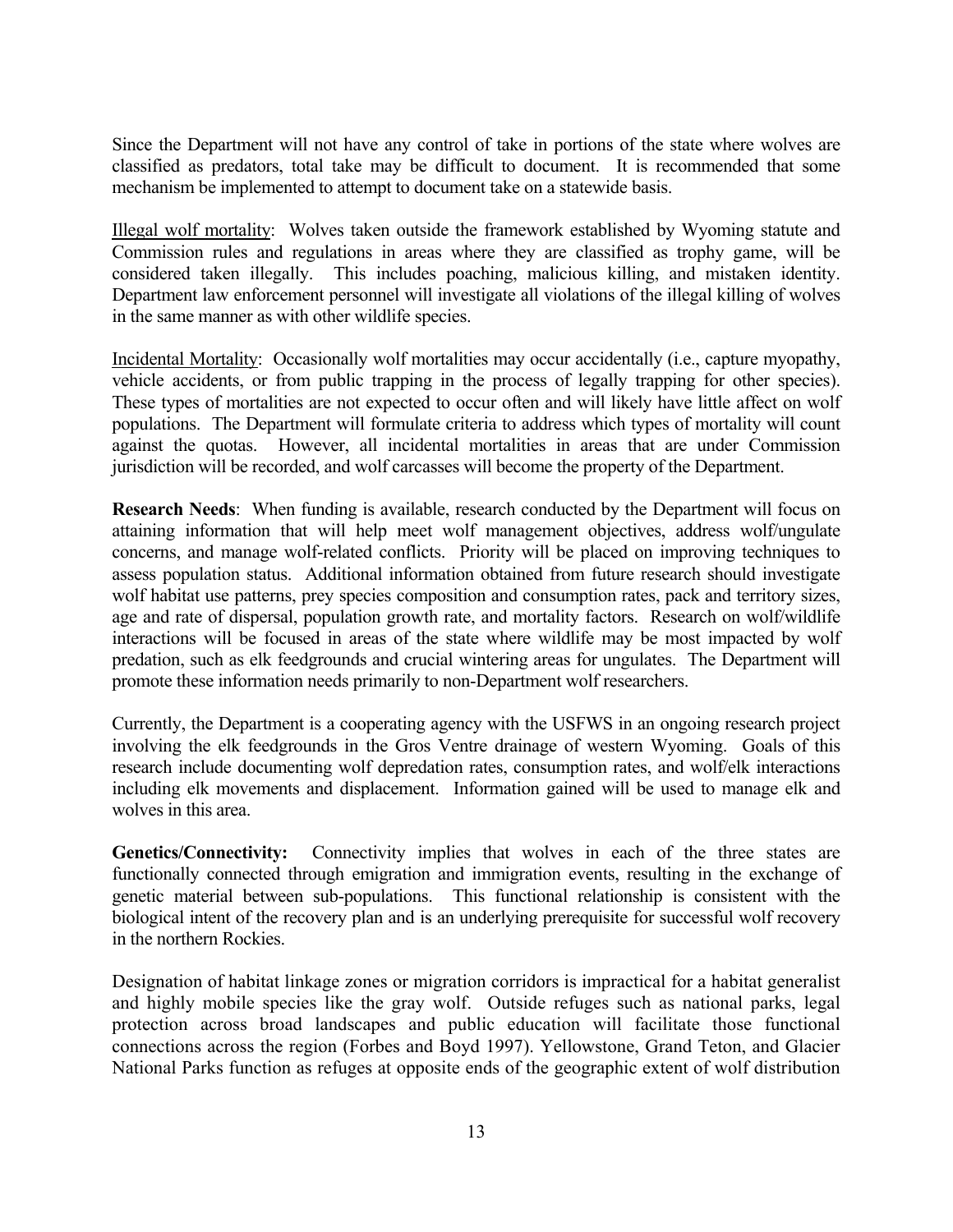in the northern Rockies. The network of public lands in western Montana, central Idaho and northwest Wyoming facilitates connectivity between the sub-populations. The legal protections and public outreach described in this plan will help ensure the integrity of wolf movement between these two refuges. No specific linkage corridors are proposed in Wyoming.

Sufficient dispersal and exchange of wolves between the three sub-populations will be necessary to maintain genetic variation in the northern Rocky Mountain wolf population. In isolation, none of the three recovered sub-populations could maintain its genetic viability over the long-term (USFWS 1994). Isolation is unlikely if populations remain at or above recovery levels and regulatory mechanisms prevent chronically low wolf numbers or minimal dispersal (Forbes and Boyd 1997).

The Department recognizes that wolves move within and between islands of occupied habitats. Dispersing wolves will travel through some habitats unsuitable for long-term occupancy, because of the potential for conflict. Lone wolves in these areas may not be immediately removed through agency actions, unless conflicts arise. Wolves in these areas may however, be subject to liberal public take regulations. Public education efforts will emphasize lone wolf sightings do not necessarily mean a pack is forming in the area.

The interagency effort to maintain linkage zones and movement corridors in the northern Rockies for grizzly bears, forest carnivores, and big game also will benefit wolves. A major emphasis of this cooperative effort is to create areas of safe passage for wildlife across highways, railroad lines, and through areas of intense human development (R. Rothwell, personal communication).

Connectivity between the central Idaho sub-population and the GYA sub-population has been documented. In the spring of 2002, wolf # B58, an adult male originally from the central Idaho population, was captured in the Greybull river drainage west of Meeteetsee, Wyoming. Wolf B58 traveled about 330 miles from Idaho to start what is now known as the Greybull River pack. It is assumed the alpha female is a disperser from the Yellowstone population (M. Jimenez, personal communication). At least two pups in this pack were observed in July 2002.

#### **HABITAT MANAGEMENT**

The GYA was chosen for wolf reintroduction because of its high prey densities (i.e. ungulates) and the relatively low potential for human disturbance (USFWS 1994). These two factors, in conjunction with the abundance of federal lands connecting central Idaho, western Montana, and northwestern Wyoming, should provide sufficient wolf habitat and preclude the need for any land use restrictions.

Wolves are considered habitat generalists, which do not require a specific habitat type for survival. Wolf habitat is based largely on the density of prey species found in a given habitat. In order for the Department to manage wolf habitat, it must continue to manage for viable, robust ungulate populations. The Department manages ungulate populations by balancing natural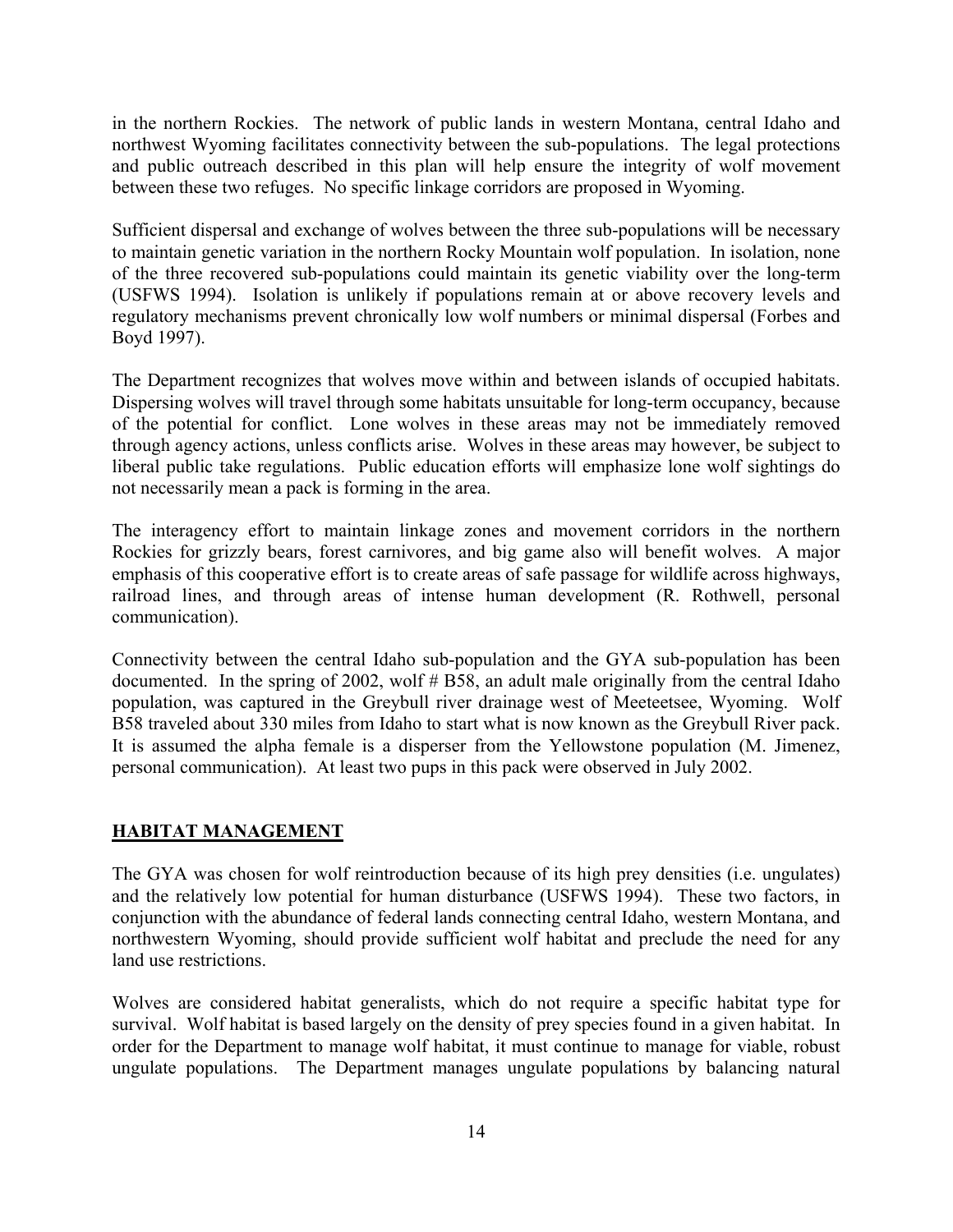population fluctuations and public hunting. This adaptive management approach will assure adequate prey abundance to sustain a wolf population, as well as the hunting tradition enjoyed by many in Wyoming. Wolf/prey interactions are discussed further in the "Wolf/Wildlife Interactions" section of this document.

Wolves have not been known to demonstrate any particular behavioral aversion to roads, In fact, they readily travel on roads, frequently leaving visible tracks and scat (Singleton 1995). In Minnesota and Wisconsin, wolves have been known to occupy den and rendezvous sites located near logging operations, road construction work, and military maneuvers with no adverse effects (Minnesota Department of Natural Resources 2001). The underlying concern about road densities stems from the potential for increased accidental human-caused mortalities and illegal killings (Mech et al. 1988, Mech 1989, Boyd-Heger 1997, Pletscher et al. 1997). Although some of the areas within the GYA are administered by the USFS for multiple use purposes and have high road densities, much of the GYA includes national parks or wilderness areas that have limited road access and minimal human activity.

High prey densities and the relatively low potential for human disturbance throughout the GYA should provide suitable wolf habitat and preclude the need for land use restrictions. The Department will not recommend any land use restrictions within Wyoming based solely on the presence of wolves, providing federal recovery criteria are being met.

#### **NUISANCE WOLF MANAGEMENT**

Managing human/wolf conflicts will be an integral part of the wolf management program in Wyoming. Emphasis will be placed on avoiding or minimizing wolf conflicts by incorporating wolf conflict avoidance into the information and education program. When wolf conflicts occur, they will be dealt with in a prompt, appropriate manner.

**Wolf-livestock Conflicts**: How wolf-livestock conflicts will be handled, and what kind of compensation program will be implemented after the wolf is delisted, are two issues of major concern. Since wolves were reintroduced into YNP in 1995, USDA/APHIS Wildlife Services (WS), in cooperation with USFWS, has taken the lead in dealing with wolf-livestock conflicts. WS personnel, with assistance from USFWS, have investigated reports of livestock depredations by wolves in Wyoming and have determined, based on the evidence available, whether wolves were responsible. If it was determined wolves were responsible for the depredation, WS in consultation with USFWS decided what management action should be taken. Management actions were taken based on all available data and evidence from the incident(s), on a case-by-case basis.

In portions of the state where wolves are classified as trophy game, the Department will be the lead agency in responding to wolf-livestock conflicts after delisting. However, the Department will enter into a Memorandum Of Understanding (MOU) with WS, in which WS will assist in wolf-livestock conflict investigations and implement management actions to resolve conflicts. In joint consultation, the Department and WS will decide on an appropriate management action, based on the specific circumstances of each conflict. The Department recommends continued federal funding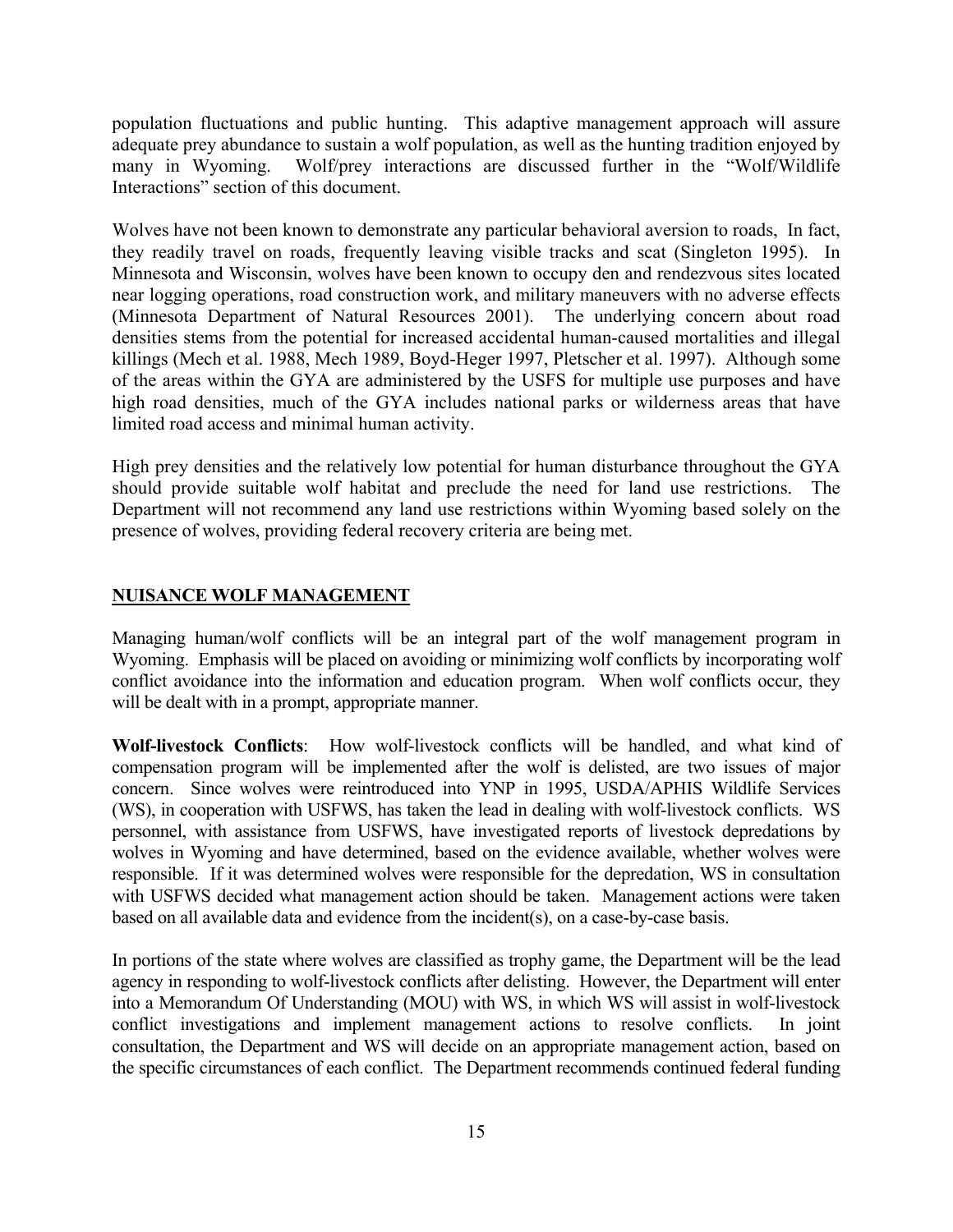of WS in Wyoming for wolf-human conflict resolution. Management actions could include a variety of responses, and will be determined on a case-by-case basis. Management actions are discussed in detail later in this section.

The Department will not manage nuisance activities in the portion of the state where wolves are classified as a predator. Nor will the Department compensate livestock producers for livestock that are killed by wolves.

When the gray wolf is classified as a trophy game animal, the Department will recommend the gray wolf be added to the list of animals in W.S. 23-3-115, which would allow for a property owner or their agent to legally take a wolf in the act of damaging personal property, including livestock.

The Department and WS will work with livestock producers and non-governmental organizations to minimize wolf-livestock conflicts. Technical assistance may take the form of guidance on carcass disposal, fencing, scare devices, and other non-lethal or lethal control methods.

**Compensation for Livestock Losses**: The Department recognizes the importance of financial compensation to livestock producers that sustain losses due to wolf depredation. Defenders of Wildlife (Defenders), a non-profit wildlife conservation organization, currently administer a compensation program for wolf-killed livestock in the GYA. Defenders reimburse livestock producers current market value for confirmed wolf depredations. The Department recommends Defenders continue its compensation program after delisting. When the wolf is reclassified as a trophy game animal in portions of Wyoming, the Department will become responsible by state statute for compensation of livestock lost to wolf depredations in those portions of Wyoming. The Department will not be liable for compensation of livestock lost to wolves in any portion of the state where wolves are classified as a predatory animal.

A scientific evaluation of state government predator compensation programs in Idaho and Wyoming, and of the Defenders programs in Montana, Idaho, and Wyoming for grizzly bears (only in Idaho and Montana) and wolves has recently been initiated. The objectives are to evaluate the effectiveness of various compensation programs, examine the role compensation programs play in predator conservation efforts within agricultural settings, determine how compensation programs can be structured and administered to meet the needs of livestock producers, and assess the impact that compensation programs have on public opinions and attitudes towards predator conservation and management. This effort is known as the Predator Compensation Research Study. findings of this research effort will have important implications for future wolf compensation programs. A final report is anticipated in spring of 2003. Results of the study may provide the Department with information to aid in development of compensation programs.

The Department will pursue all possible funding sources for the livestock compensation program, including federal or state appropriations, public/private foundations, and other sources. The Department will work diligently to try to ensure that revenue from license fees are not the only source of funding for a livestock compensation program.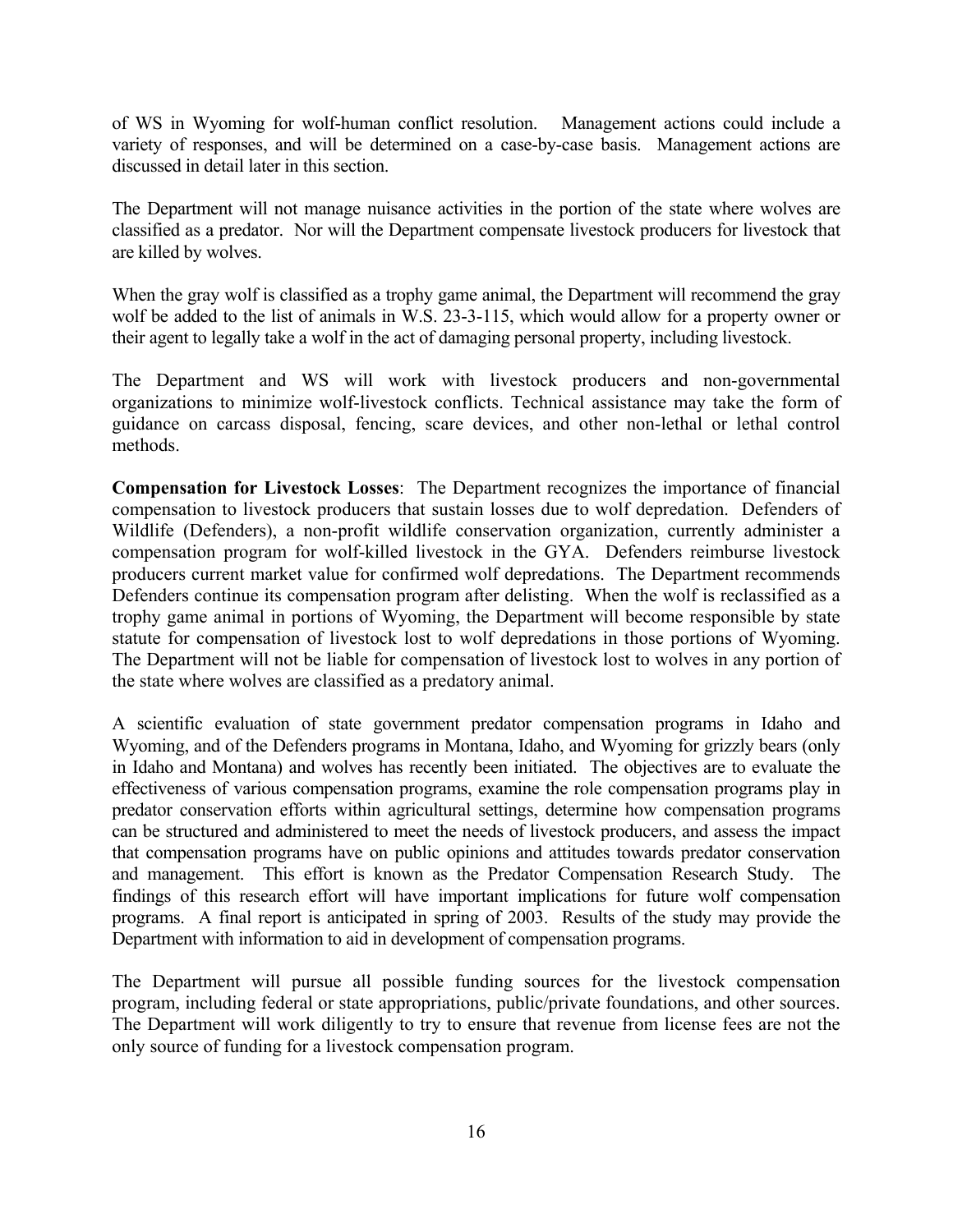**Other Wolf-Human Conflicts**: Reviews of wolf-human interactions concluded that wild, healthy wolves in North America present little threat to human safety (Young 1944, Mech 1970, 1990). However, on occasion, wolves will be aggressive toward humans. McNay (2002) concluded the vast majority of wolf-human interactions in Alaska and Canada resulting in human injury was from wolves habituated to humans or conditioned to human foods. The Department will incorporate the importance of preventing wolves from obtaining human foods and becoming habituated to humans in its information and education program. Incidents involving aggressive behavior of wolves toward humans will be investigated immediately, and appropriate management actions will be implemented.

**Management Actions**: Management actions will be implemented by the Department only in areas where wolves are designated as trophy game animals. These actions will be based on the unique set of circumstances surrounding each wolf conflict. Possible management actions include:

No Action: No action may be taken after the initial investigation, if the circumstances of the conflict do not warrant control, or the opportunity for control is minimal.

Aversive Conditioning or Deterrence: Various methods may be used to deter or preclude wolf depredation of livestock, or other nuisance behavior (i.e., scare devices-visual and auditory, shockcollars, electric fences, non-lethal projectiles, etc.). Actively deterring or aversive conditioning wolves may prevent nuisance behavior in some cases (Bangs and Schivik 2001).

Relocation: Capture and relocation operations may be initiated when other options are not applicable.

Removal: Lethal control may be used when other options are not practical or feasible. Removal is often the most effective management option for wolves that kill livestock.

Property Owner Take Permit: If livestock depredation is experienced, the Department could issue the property owner or property owner-representative a permit to lethally take one or more wolves in areas where wolves are classified as trophy game animals, in addition to the provisions in W.S. 23- 3-115 which, if approved by the legislature, will allow property owners or their agents to legally take wolves attacking livestock.

#### **WOLF/WILDLIFE INTERACTIONS**

**Predator/Prey Interactions**:Wildlife populations are affected by various factors such as weather, disease, habitat availability and condition, human impacts, and predation, to name a few. These factors often combine to form complex interactions that make it very difficult to determine the cause of population fluctuations.

Thus, the influence predators have on their prey may be variable not only between, but within regions as conditions change over time and space. Predation may affect prey populations through juvenile mortality, adult mortality, or a combination of both (Gasaway et al. 1992,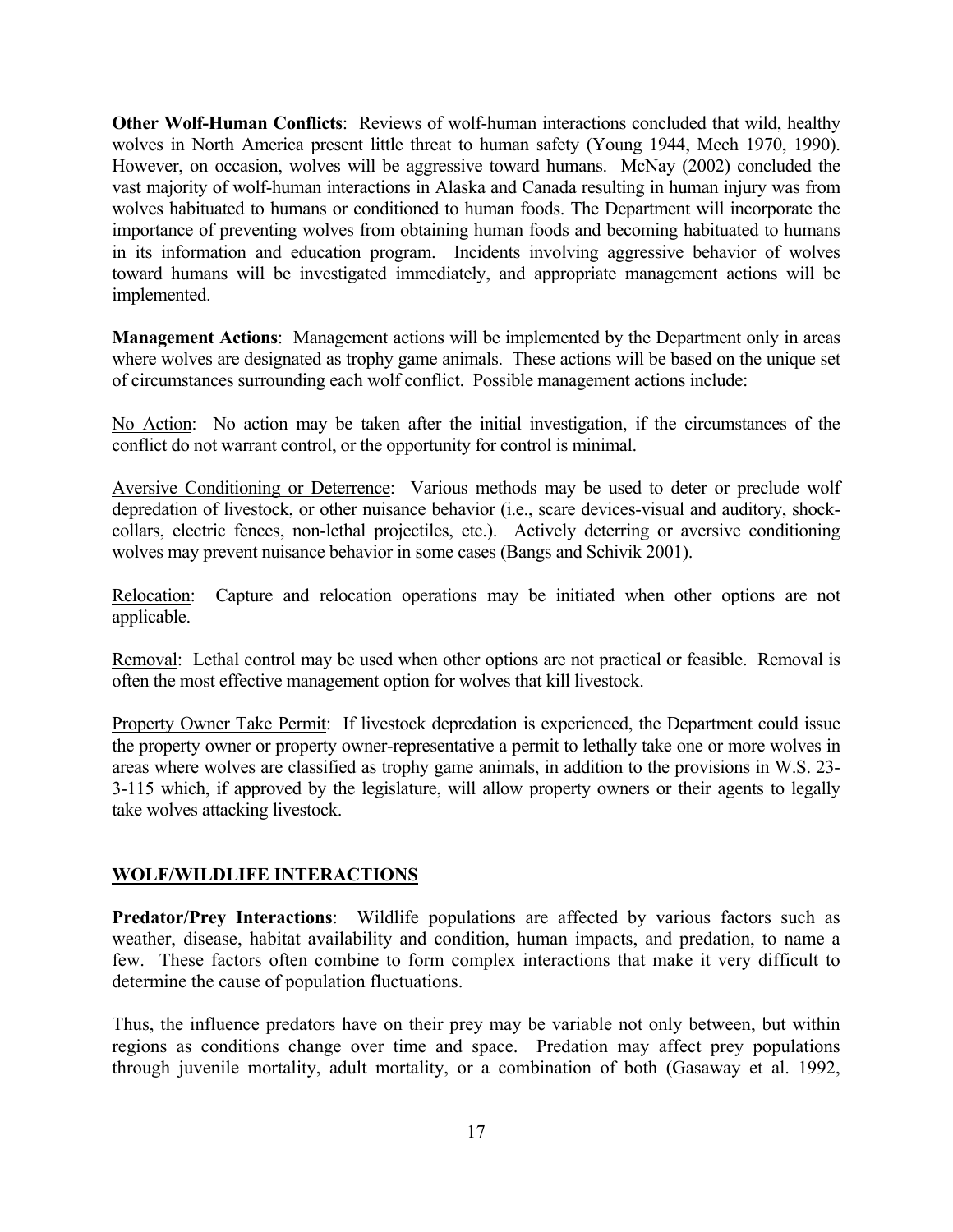Ballard et al. 1997, Kunkel and Pletscher 1999, National Research Council 1997, Mackie et al. 1998, Ballard et al. 2001). Wolves in Minnesota do not appear to impact white-tailed deer populations overall, but there may be some localized effects of wolf predation in the poorest quality deer habitat (Mech and Nelson 2000, Minnesota Department of Natural Resources 2001). Biologists in Wisconsin have reported that habitat and climate influenced deer populations more than wolf predation (Wisconsin Department of Natural Resources 1999). Studies in YNP identified winter severity as a major influence on the level of wolf predation on elk, with wolf predation higher in more severe winters (Mech et al. 2001, Jaffe 2001). This information suggests that, while wolf predation will likely have little overall impact on most prey species in the state, it may have a significant impact on selected areas.

**Sensitive Big Game Ranges**: Localized impacts of wolves on prey may be greatest on crucial ungulate winter ranges and on elk winter feedgrounds in western Wyoming. The Whiskey Mountain bighorn sheep winter range near Dubois and crucial bighorn ranges on the Shoshone River and near Jackson are very important to the conservation of bighorn sheep populations in these areas. A review of the literature on predation on bighorn sheep by Sawyer and Lindzey (2002) found the terrain bighorn sheep frequent prevents predators such as wolves from significantly impacting bighorn populations in most situations. However, when bighorns seek forage away from escape terrain or in timbered areas where predators can approach undetected, wolves can inflict considerable mortality (Sawyer and Lindzey 2002). Sheep populations on these important winter ranges are currently monitored for population fluctuations. This monitoring will continue and will help ascertain possible wolf predation impacts.

Potential impacts to specific populations of moose are a concern. There is crucial moose winter range in the Buffalo Valley/Spread Creek portion of the Jackson Herd Unit. Population trend counts for the Jackson Herd Unit have been relatively stable since 1991 (Figure 5). The ratio of calves per 100 cows in the population is used as an indicator of recruitment of young into the population. These ratios have been fluctuating around the same level since the early 1990s (Figure 5). Both the trend counts and calf:cow ratios indicate a moose population that is stable or trending slightly downward. Research done by Berger (personal communication) on the Jackson moose herd points to several factors that likely contribute to this decline. Recent pregnancy rates of adult cow moose in the area have been fluctuating between 70-80% since 1994. These rates are in the bottom 10% of all moose populations in North America and significantly lower than pregnancy rates reported by Houston (1968) for the Jackson moose herd in the 1960s, which averaged over 95%. Starvation has been the primary source of adult female moose mortality in this study from 1994-2001, accounting for 57% of all known mortality. Wolf predation accounted for 3%. Starvation was also a significant factor in reducing moose calf survival from an average of about 90% to near 10% in 2001 (Berger, personal communication). These data indicate a population under the influence of larger environmental and/or density dependent factors. However, wolf predation can be a major factor in moose calf survival. In 1998 calf survival decreased to near 40% due mostly to wolf predation (Berger, personal communication). The large amount of elk prey available in the Jackson area may cause wolf numbers to increase and remain high, possibly resulting in impacts to the moose numbers in the area. Current research into the effects of predators on the Jackson moose population will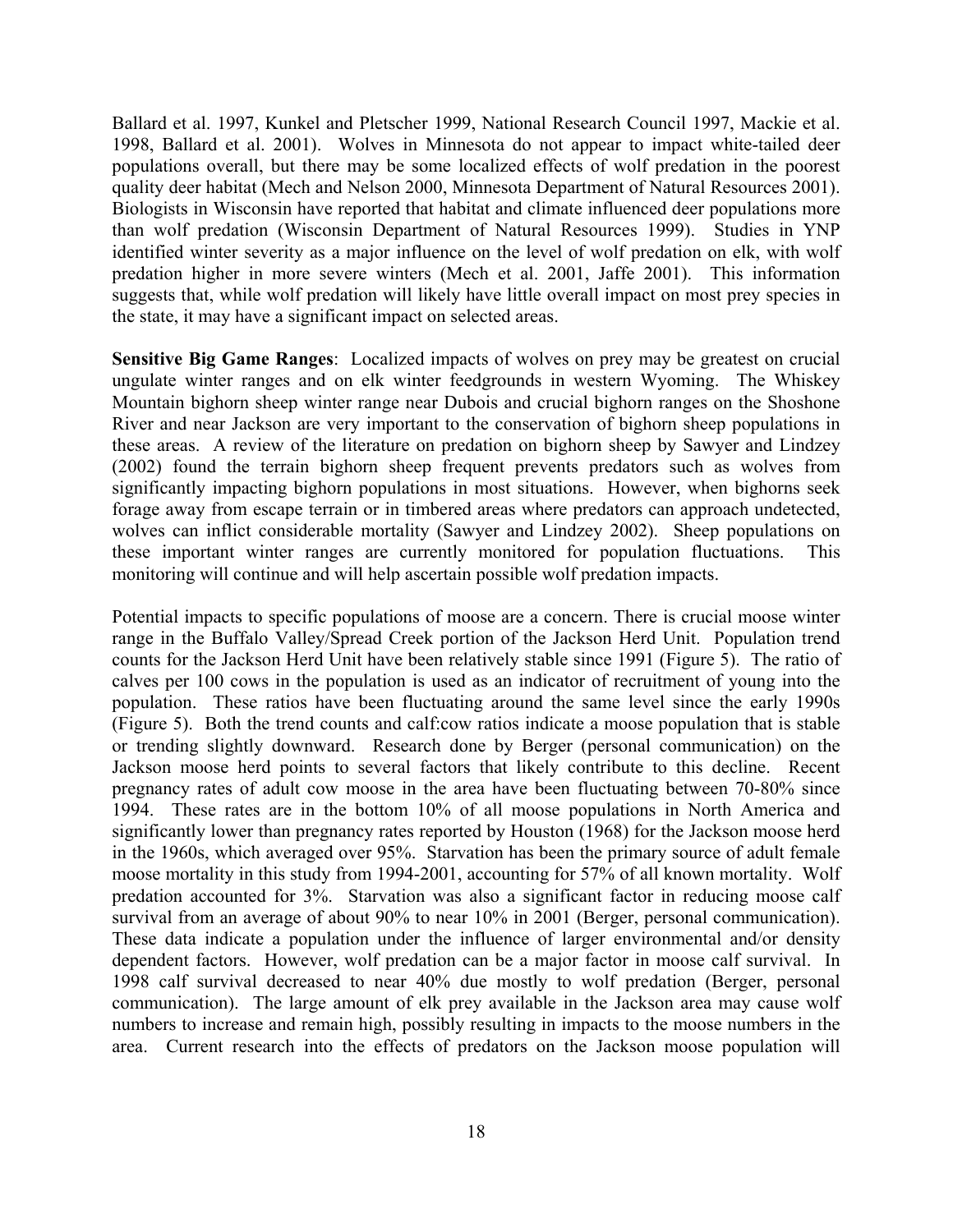continue. This, along with the current monitoring of the population by the Department, will aid in the determination of any wolf predation effects.

![](_page_20_Figure_1.jpeg)

*Figure 5. Annual Jackson moose herd trend counts and calf:cow ratios. Trend counts are conducted in January or February of each calendar year. Factors such as snow cover and other environmental conditions can influence the way animals concentrate on winter ranges or their visibility from the air and thus affect the results of trend counts from year to year. Data from Wyoming Game and Fish Department.* 

Potential impacts may also exist in the Cody and Clark's Fork Moose Herd Units. These two herds are currently below management objectives and appear to be in a downward trend with low recruitment. Wolf predation on these herds has been documented but it is not known if this predation is the only reason for this downward trend. These herds could also be experiencing some of the other environmental effects as those documented in the Jackson moose herd or impacts from grizzly bear predation. This situation will be monitored

Wyoming has the largest elk feeding program in the United States, feeding over 23,000 elk annually (Smith 2001). The Department operates 22 state elk feedgrounds in the Jackson, Pinedale, Big Piney, and Afton areas of western Wyoming. The USFWS also operates the NER outside of Jackson. These feedgrounds concentrate elk on agency lands in lower elevation areas during the midwinter months with the intent of mitigating habitat loss, minimizing damage done by elk to private lands in the area, preventing vehicle/elk collisions, and preventing the spread of brucellosis from elk to cattle on winter feedlines.

Wolves were first observed in the Jackson area in small numbers in the winter of 1997-98. In the winter of 1998-99, two separate packs killed an estimated 60 elk on the NER (Table 2) (B. Smith, NER, personal communication). Over the next few years wolves killed fewer elk on the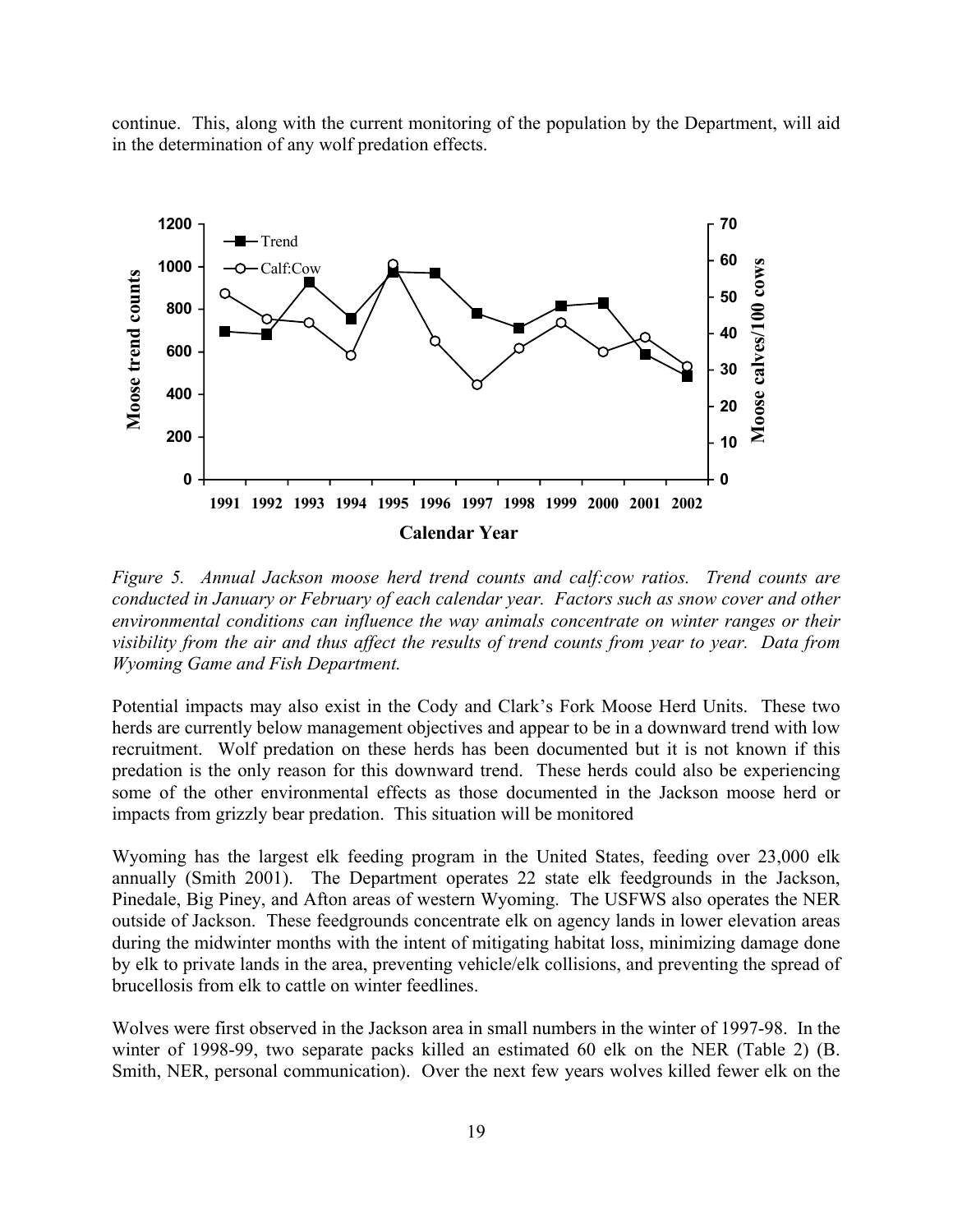NER, but began killing more elk on and around the Department feedgrounds in the Gros Ventre drainage. To date, the total number of elk killed by wolves each winter in this area represents less than 1% of the total Jackson elk herd. In contrast, the average annual winter mortality due to all causes on the NER is 1.4% of the NER herd (B. Smith, NER, personal communication). The 2002 calf:cow ratios for both the Gros Ventre feedgrounds and the NER decreased from 2001 numbers (Table 2). While there has been a significant wolf presence on the Gros Ventre feedgrounds in the past several years (USFWS 2002), wolf presence on the NER has been minimal or nonexistent during that time (B. Smith, personal communication). The decline in calf:cow ratios in both areas indicates that while wolf predation likely played a role in the decrease of the Gros Ventre feedground ratios, factors such as other predators and the prolonged regional drought were also influential.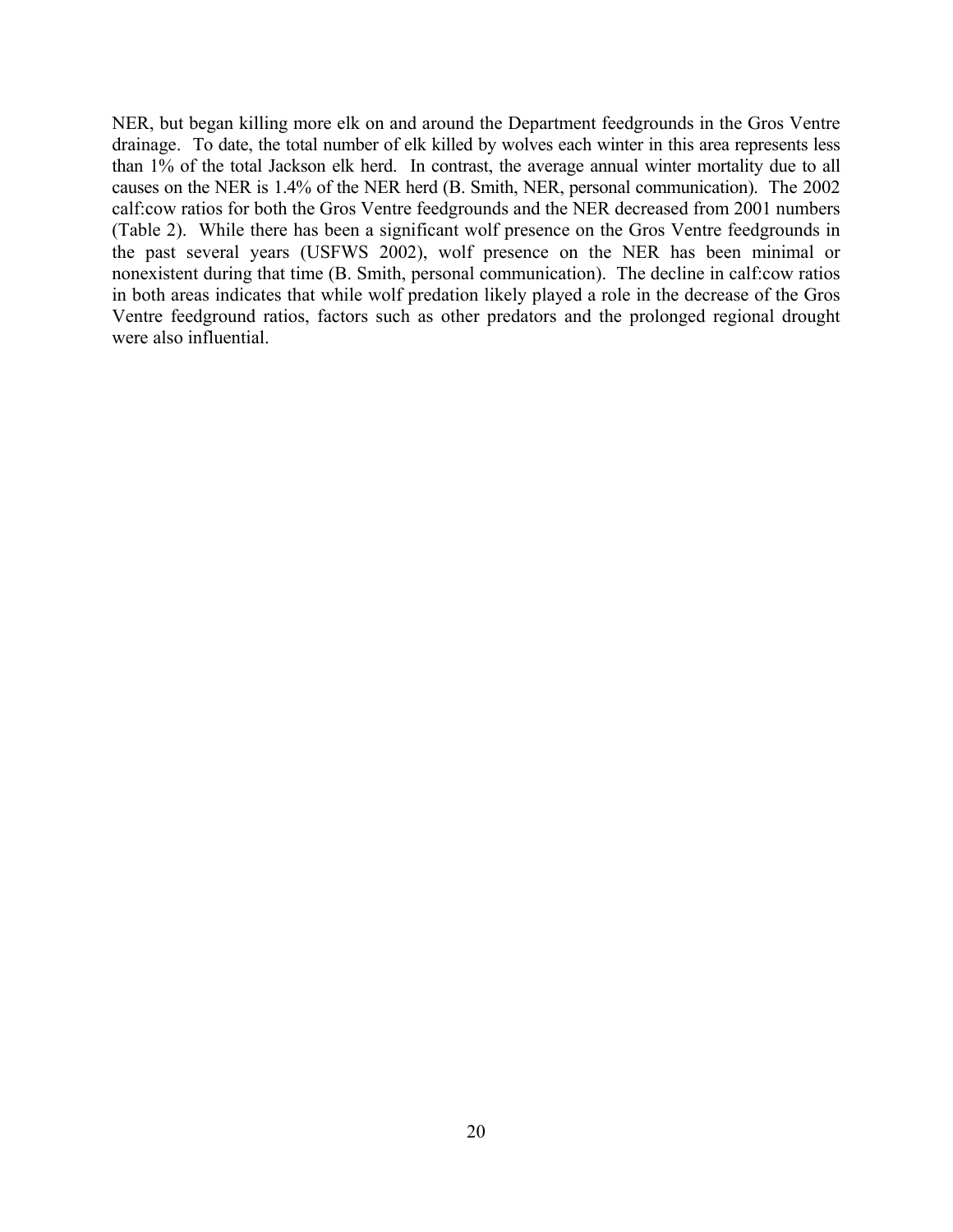*Table 2. Elk calves per 100 cows and the number of wolf-killed elk found on feedgrounds in the Jackson area administered by the Department (Gros Ventre) and USFWS (NER). Wolves first occupied the area in the winter of 1998-99. Data are from USFWS (2002), Bruce Smith, NER (personal communication), and Wyoming Game and Fish Department. Numbers of wolf-killed elk from the Gros Ventre were tallied from the entire drainage, not just the Department feedgrounds.* 

| Calendar year |      | <b>Gros Ventre</b><br>Feedgrounds<br>Calf:Cow Wolf-killed elk | Calf:Cow | <b>National Elk Refuge</b><br>Wolf-killed elk |
|---------------|------|---------------------------------------------------------------|----------|-----------------------------------------------|
| 1990          | 32.3 |                                                               | 23.2     |                                               |
| 1991          | 31.7 |                                                               | 22.8     |                                               |
| 1992          | 27.2 |                                                               | 23.7     |                                               |
| 1993          | 34.1 |                                                               | 24.3     |                                               |
| 1994          | 28.1 |                                                               | 17.5     |                                               |
| 1995          | 32.4 |                                                               | 23.6     |                                               |
| 1996          | 23.1 |                                                               | 18.6     |                                               |
| 1997          | 26.1 |                                                               | 17.9     |                                               |
| 1998          | 22.8 |                                                               | 16.7     |                                               |
| 1999          | 24.8 |                                                               | 18.8     | ~10                                           |
| 2000          | 26.5 | 48                                                            | 24.8     | 11                                            |
| 2001          | 31.2 | $18*$                                                         | 24.1     | $\overline{2}$                                |
| 2002          | 17.5 | 52                                                            | 20.1     | $\boldsymbol{0}$                              |

\*Poor snow cover created difficult access for researchers to areas where wolves hunted in Gros Ventre in 2001.

Wolves can cause wintering elk to be displaced from native winter ranges onto adjacent private property, which may increase the potential for damage. This has been documented on Baldridge and along the face of the Beartooths in the Cody region.

Another concern is wolves displacing elk off feedgrounds. Wolf presence was documented on 14 of the Department's 22 elk feedgrounds during the winter of 2001-02. Wolf predation was documented on 12 feedgrounds in 2001-02 with a total of 74 elk killed and/or fed on by wolves. A study of collared elk on the Gros Ventre feedgrounds has found that elk displaced by wolves in that area often return within a day of being displaced (M. Jimenez, USFWS, personal communication). However, there is still potential for conflicts on feedgrounds in several ways (Table 3). These include elk causing damage to stored hay and elk feeding on livestock feedlines, which causes hay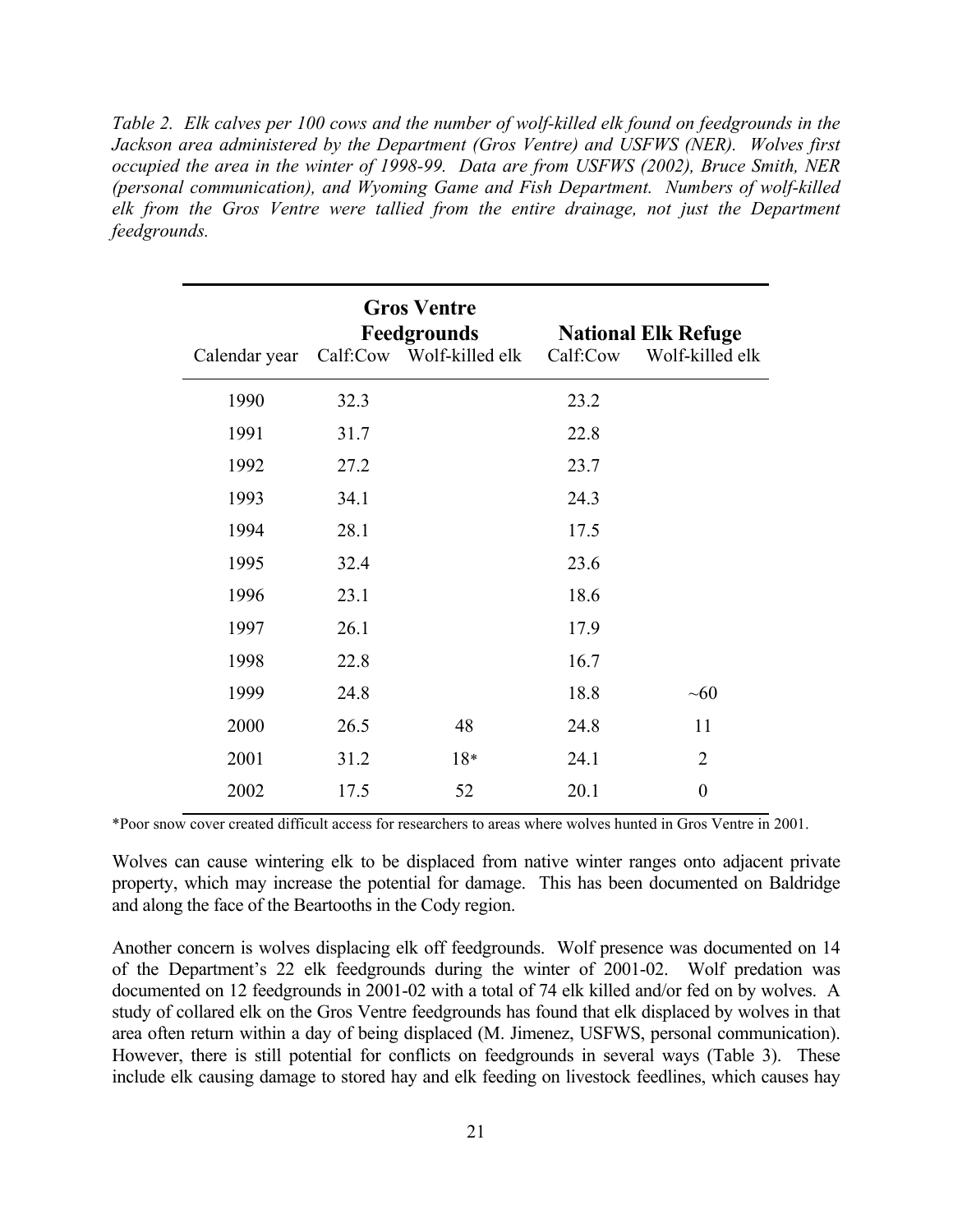loss and increases risk of brucellosis transmission from elk to cattle. Another potential conflict occurs where feedgrounds are near to highway rights-of-way. Elk presence near highways frequently forces the Department to initiate feeding in response to public concerns over vehicle/elk collisions. Elk crowding can also have negative management consequences when elk move from one feedground to another. Crowding aggravates the risk of brucellosis transmission between elk. It is also more difficult to implement the vaccination program with crowding and with elk reacting to ongoing wolf predation. Hay supplies to feedgrounds are delivered during summer and fall, and are based on elk numbers from previous years. When elk redistribute among feedgrounds, the Department must react to hay shortages. This work is difficult in winter conditions because routes the Department must use are sometimes shared with recreationists, and because of equipment and manpower limitations. Wolf management actions may be desirable if a given conflict could be prevented.

**Big Game Management**:Successful wolf conservation in Wyoming will depend, in part, on the availability of natural prey populations. Ungulate populations are important not only to wolves and other carnivores, but to human hunters and others in the state whose income depends upon hunting and other wildlife-related activities. Hunting licenses fund the majority of wildlife conservation efforts in Wyoming. This investment has produced abundant ungulate populations throughout the state. Thus, it is important that the Department balance the wolves' need for prey species with the public's investment in these populations and their opportunity to hunt and otherwise enjoy them in a sustainable and responsible manner.

Data from studies conducted in YNP have given insight into the rate at which wolves kill prey in the GYE. Jaffe (2001) estimated winterkill rates in the Madison/Firehole area of YNP. Kill rates in this area of YNP ranged from 2.04 kills/wolf/30 days in the winter of 1998-99 to 1.47 kills/wolf/30 days in 1999-2000. Similar rates were reported by Smith et al. (*in review*) for the northern range of YNP. This study estimated wolf kill rates for two 30-day periods in early (mid November to mid December) and late (March) winter in the northern range of YNP from November 1997 to March 2000. Kill rates were 1.6 kills/wolf/30 days in early winter to 2.2 kills/wolf/30 days in late winter, with an overall three-year average of 1.8 kills/wolf/30 days. These numbers demonstrate that kill rates are variable not only between, but within winter seasons. YNP kill rates are generally higher than most other wolf/ungulate systems, which is characteristic of a re-establishing and expanding wolf population (Jaffe 2001). Because these studies were conducted during winter, they should not be used to estimate annual kill rates for GYE wolf populations. Very little is known about summer kill rates of wolves in the GYE or any ecosystem.

It is reasonable to assume that in the future, wolf predation may have an effect on some northwestern Wyoming elk and mule deer herds and, thus, hunter harvest. However, since most of the packs that reside outside YNP and the NER are subject to take under the dual status classification, impacts to big game are expected to be minimal. The effect of wolves on elk numbers in the GYE has been found to be directly related to winter severity (Mech et al. 2001). Mech and Nelson (2000) found that wolf predation did impact hunter harvest of white-tailed deer in areas of lower deer densities. Data from many elk herds in northwestern Wyoming show populations that have been above herd objectives for several years. Liberal issue of antlerless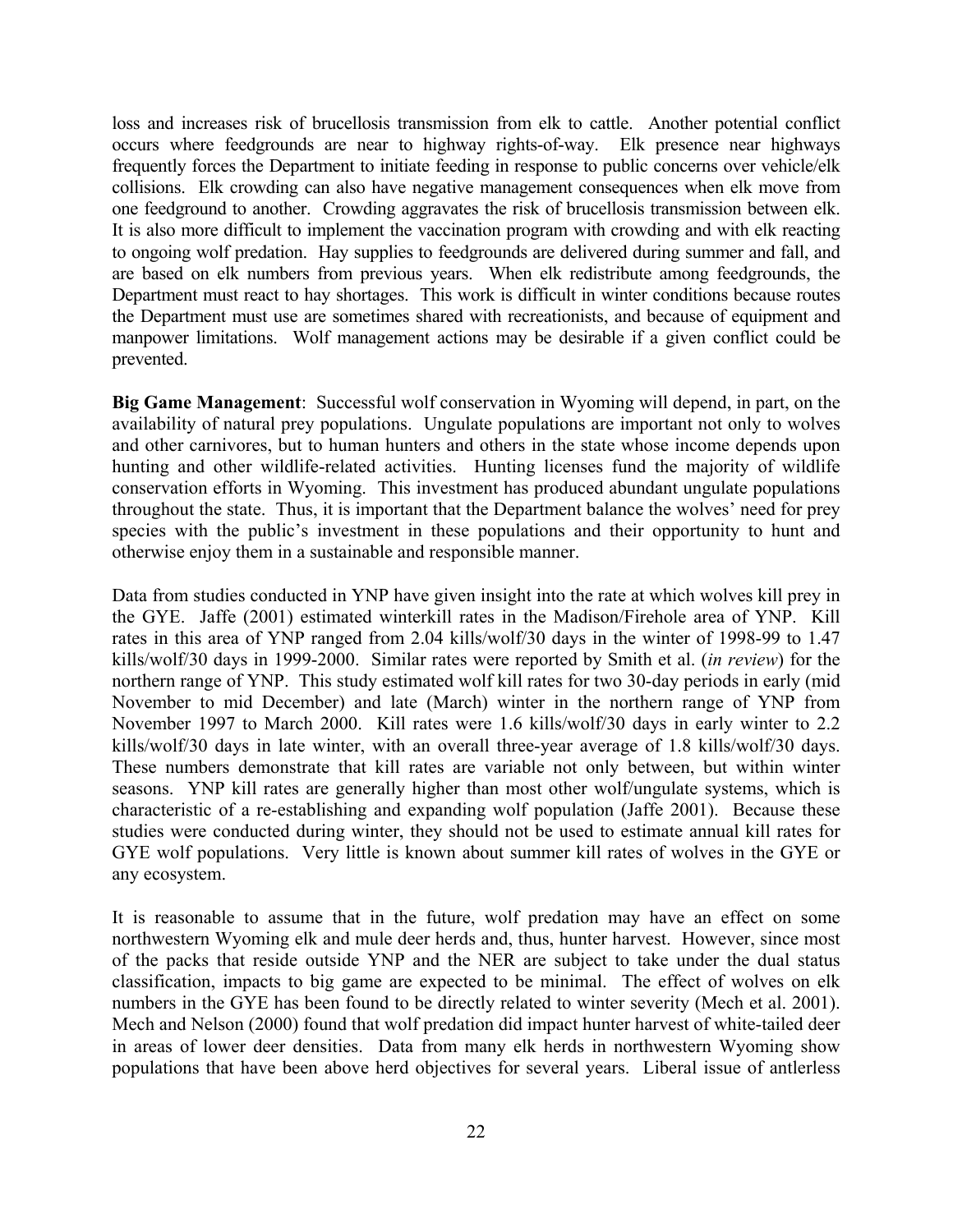hunting permits and extended seasons, along with drought and predation, have reduced some of these herds to near objective. In the future, it is possible that severe environmental conditions may reduce some elk populations in the GYE to the point where wolf predation may have a strong influence on them. However, it has been demonstrated that large elk populations, such as the northern YNP herd, can persist in the face of wolf predation. The northern YNP elk herd is one of the two largest elk herds in North America, with the other being the Jackson elk herd. The northern YNP herd has increased and remained relatively stable since the severe winter of 1996-97, despite the fact that the herd has coexisted with the highest wolf densities in the GYE during that time (Smith et al. *in review*).

Currently, Department biologists consider factors such as population objectives, drought, winter severity, juvenile to adult ratios, and natural and human causes of mortality in setting big game harvest quotas. As a natural cause of mortality, wolf predation will be included in these decisions. As with any other source of mortality such as severe winterkill, hunter harvest may be altered in response to wolf predation in order to ensure the health of the ungulate populations in question. If wolf predation negatively affects the maintenance of management objectives for specific ungulate populations, the department may recommend that the population objectives be modified to account for wolf predation. In the event that wolves begin to significantly affect ungulate population levels in localized areas such as feedgrounds or crucial winter ranges, management actions will be taken to resolve the situation.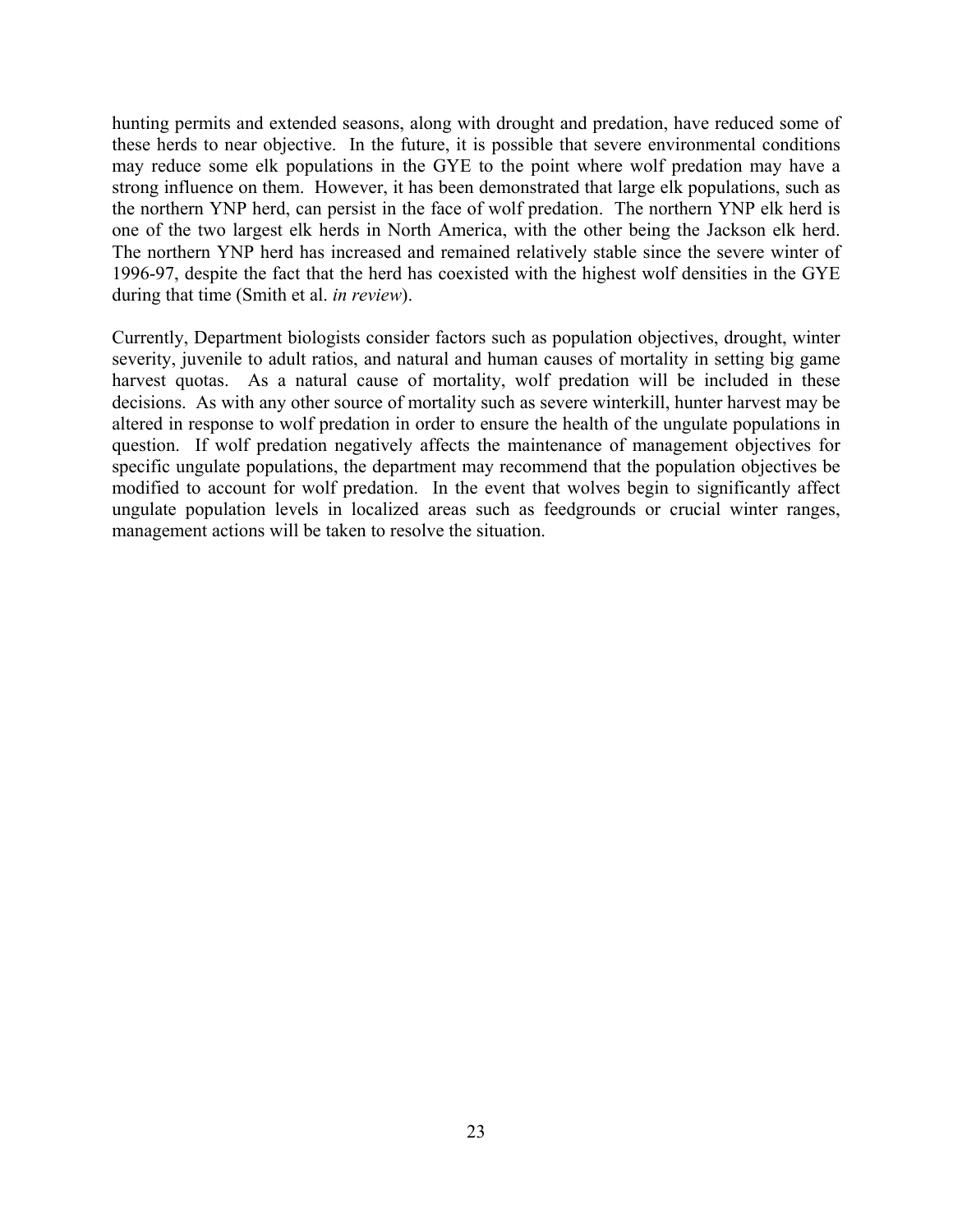| <b>Feedground</b>   | <b>Elk Damage to Stored</b><br><b>Hay or Cattle Feedlines</b><br>and Brucellosis<br><b>Transmission to</b><br><b>Livestock</b> | Elk on<br>Highway<br><b>Rights-of-Way</b> | <b>Elk Crowding,</b><br><b>Brucellosis,</b><br><b>Hay Supply</b> | No Apparent/<br><b>Identified</b><br><b>Conflicts</b> |
|---------------------|--------------------------------------------------------------------------------------------------------------------------------|-------------------------------------------|------------------------------------------------------------------|-------------------------------------------------------|
| Alkali              | X                                                                                                                              |                                           | X                                                                |                                                       |
| Alpine              | X(1)                                                                                                                           | X(1)                                      |                                                                  |                                                       |
| <b>Bench Corral</b> | X                                                                                                                              |                                           | X(2)                                                             |                                                       |
| <b>Black Butte</b>  | $\mathbf X$                                                                                                                    | X(3)                                      | X                                                                |                                                       |
| Cabin               |                                                                                                                                |                                           | X                                                                |                                                       |
| Camp Creek          |                                                                                                                                | X                                         | $\mathbf X$                                                      |                                                       |
| Dell Creek          | $\mathbf X$                                                                                                                    |                                           |                                                                  |                                                       |
| Dog Creek           |                                                                                                                                | X                                         |                                                                  |                                                       |
| Fall Creek          | $\mathbf X$                                                                                                                    |                                           |                                                                  |                                                       |
| Finnegan            | $\mathbf X$                                                                                                                    |                                           |                                                                  |                                                       |
| Fish Creek          |                                                                                                                                |                                           | $\mathbf X$                                                      |                                                       |
| Forest Park         |                                                                                                                                |                                           |                                                                  | $\mathbf X$                                           |
| Franz               | $\mathbf X$                                                                                                                    |                                           | X                                                                |                                                       |
| Green River Lakes   |                                                                                                                                |                                           |                                                                  | X                                                     |
| Horse Creek         | X(1)                                                                                                                           | X(3)                                      | X                                                                |                                                       |
| Jewett              | X                                                                                                                              |                                           |                                                                  |                                                       |
| McNeel              | $\mathbf X$                                                                                                                    |                                           | $\mathbf X$                                                      |                                                       |
| Muddy Creek         | X                                                                                                                              |                                           |                                                                  |                                                       |
| North Piney         | X(2)                                                                                                                           |                                           | X(2)                                                             |                                                       |
| Scab Creek          | $\mathbf X$                                                                                                                    |                                           |                                                                  |                                                       |
| Soda Lake           | X(1)                                                                                                                           |                                           | X                                                                |                                                       |
| South Park          | X                                                                                                                              | X(3)                                      |                                                                  |                                                       |
| <b>Total 22</b>     | 16                                                                                                                             | 6                                         | 11                                                               | $\boldsymbol{2}$                                      |

*Table 3. Potential conflicts anticipated in managing elk at feedgrounds in Wyoming*.

(1) Risk partially mitigated by elk fence

(2) Risk considered and management options are tested viable.

(3) Conflict has never matured to be a public issue, but elk have been on highway as a result of management.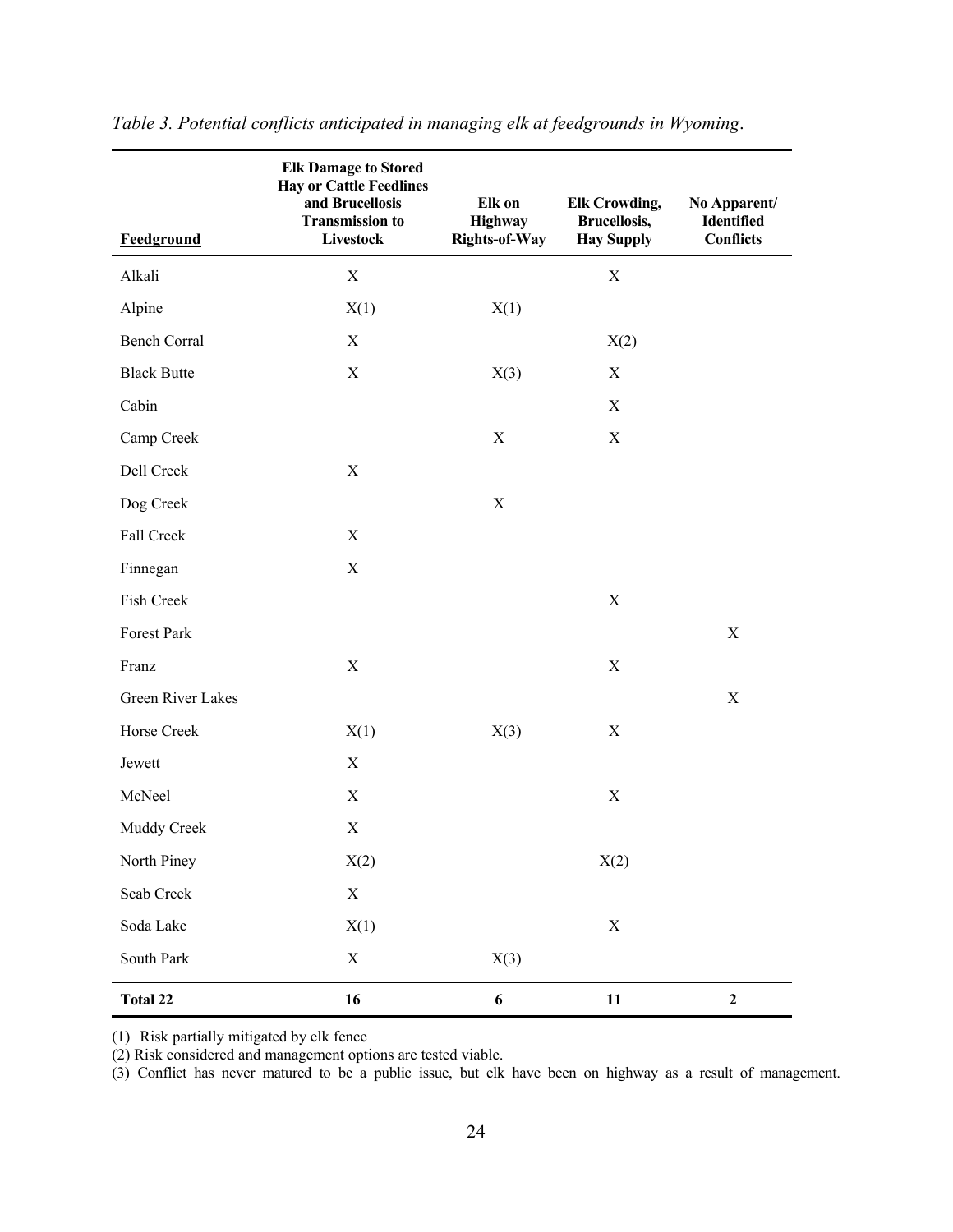**Management Actions**: In the final nonessential, experimental population rule for the GYA (Federal Register 1994:60260), USFWS encouraged states and tribes to define unacceptable wolf impacts to ungulate populations. Upon approval of this state wolf management plan by the USFWS, the Department will have the option to translocate or lethally take wolves from areas where ungulates are negatively impacted. It is not anticipated that wolves will cause excessive depredation on ungulates in most circumstances. However, some wintering elk, moose and bighorn sheep sub-populations on native winter range and elk on winter feedgrounds or near cattle feed lines could be susceptible to negative impacts from wolf predation and management action may be necessary under specific conditions.

The Department does not propose to set any thresholds of loss or disturbance of wildlife species that, once met, will precipitate wolf management actions. Each situation will be handled on a case-by-case basis through consultation between regional Department personnel and the Trophy Game Section. Most management actions taken to reduce impacts will involve removing individual wolves at an early stage before it is necessary to remove multiple individuals or entire packs if problems continue. In the event that non-pack individuals create unacceptable conflict, offending animals will be removed. In all cases, legitimate rationale will be needed before actions will be taken. All management actions will be documented, summarized, and made available to the public annually.

#### **PUBLIC INFORMATION & EDUCATION**

In 1993, the National Wildlife Federation loaned the Department two wolf education trunks. The trunks were to be loaned to schools, civic groups and others upon request. Initially the trunks were very popular, being checked out in the school systems for weeks at a time. The trunks continue to be used on a frequent basis.

In 1995, the Department collaborated with the Bureau of Land Management, USDA Wildlife Services, USFWS, and USFS to develop an 11"x 16", one-color wolf identification poster. Newspaper articles and radio spots focused on wolf-coyote identification in an attempt to prevent mistaken identity killings.

In late 1997, Department personnel were directed by the Commission not to engage in wolf information and education outreach and all information and education efforts ceased.

The objectives of the information and education section of this plan include:

- 1. Increasing public awareness of the gray wolf and its recovery in Wyoming and increase awareness that once delisted, the gray wolf will come under state management.
- 2. Increase awareness of the status of the gray wolf in Wyoming, the delisting process and delisting milestones.
- 3. Increase awareness of the array of management tools the Department will employ once the gray wolf is delisted in Wyoming.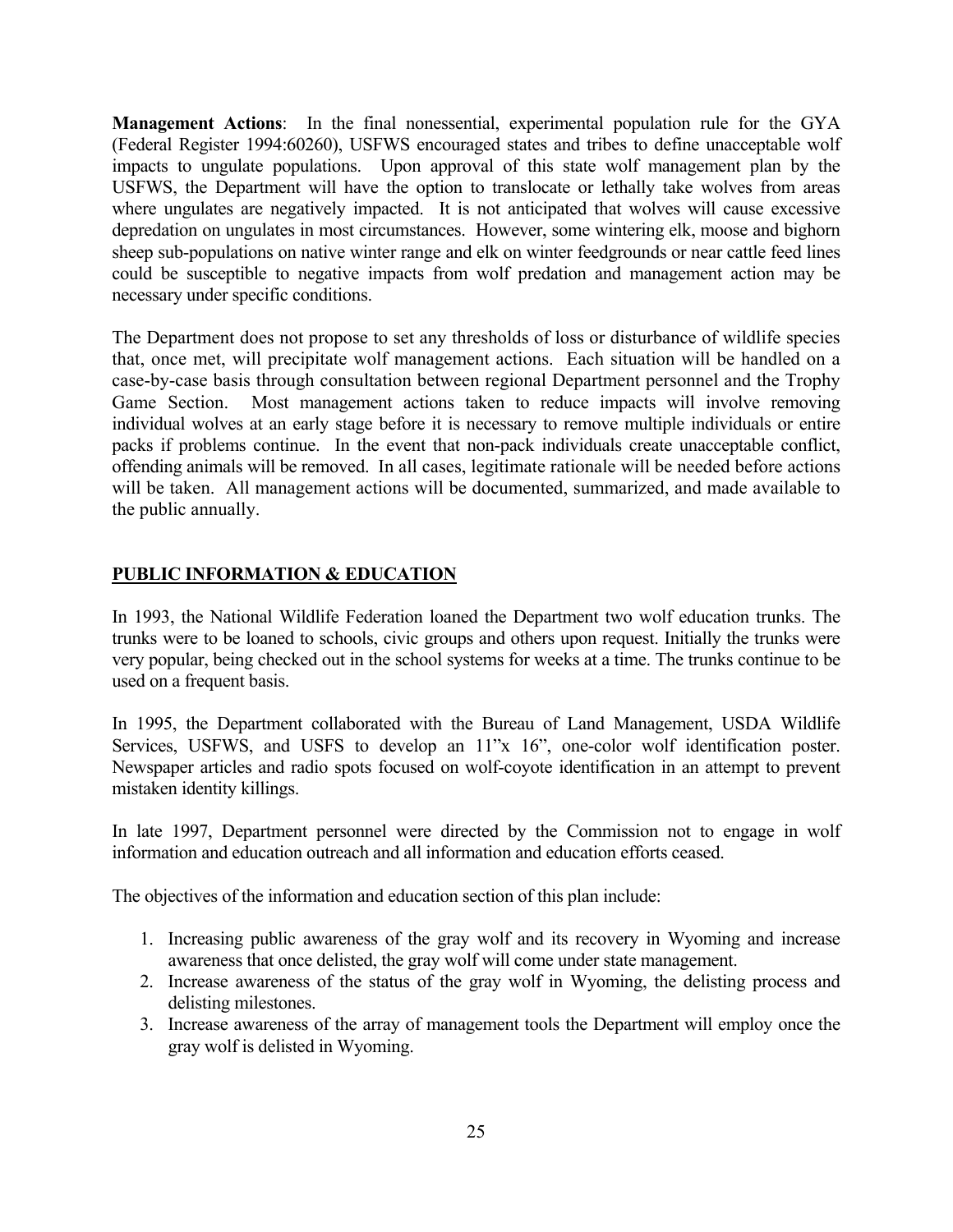As the Department prepares to assume management of wolves after delisting, it will be necessary to identify and address the broad array of questions concerning wolves and their impact on wildlife. The Department is preparing now to answer questions that will emerge as the state moves toward developing a balanced wolf management plan for Wyoming. Because wolf management procedures will be closely examined and arouse controversy, the Department seeks to build a balanced management approach that acknowledges the complexity of the political, social and environmental factors associated with wolves and their management.

This section will serve as the Department's guide as it prepares to inform its constituents about gray wolf management in Wyoming.

Through the print and electronic media, the appropriate Branches of the Services Division will produce news releases, television-ready video productions and radio spots for statewide distribution. These productions will be used to convey factual information regarding wolf management, policy, actions and issues of public concern, and answers to questions most likely to be asked about wolf management The wolf management plan will be posted on the Department's website for hunters and others to review.

Informative articles will be published in the Department's Wyoming Wildlife News, Wyoming Wildlife Magazine, and the Hunter Education Newsletter. These articles will focus on wolf biology, identification, behavior, population status, and management as it relates to the audience of these publications.

Wolf education will be integrated into the Department's ongoing education outreach. Three "target audience" categories are a high priority:

- 1. Resident and non-resident hunters.
- 2. Schools, teachers and youth organizations.
- 3. The general populace of Wyoming with emphasis on residents of, and visitors to, the Greater Yellowstone Area.

The Department will include in its annual "Living in Bear and Mountain Lion Country" workshops, a discussion of wolves. The discussion will focus on learning to co-exist with wolves, and will include wolf biology, the relationship between wolves and their prey, food habituation, and ways to reduce human-wolf conflicts.

Volunteer hunter education instructors will be given presentations at annual instructor workshops. Each presentation will include information on wolf biology, wolf identification, wolf management and conflict prevention.

- 1. A pocket identification card, similar to that used in bear identification, will be developed.
- 2. A one-page handout will be developed for use in the hunter education "classroom".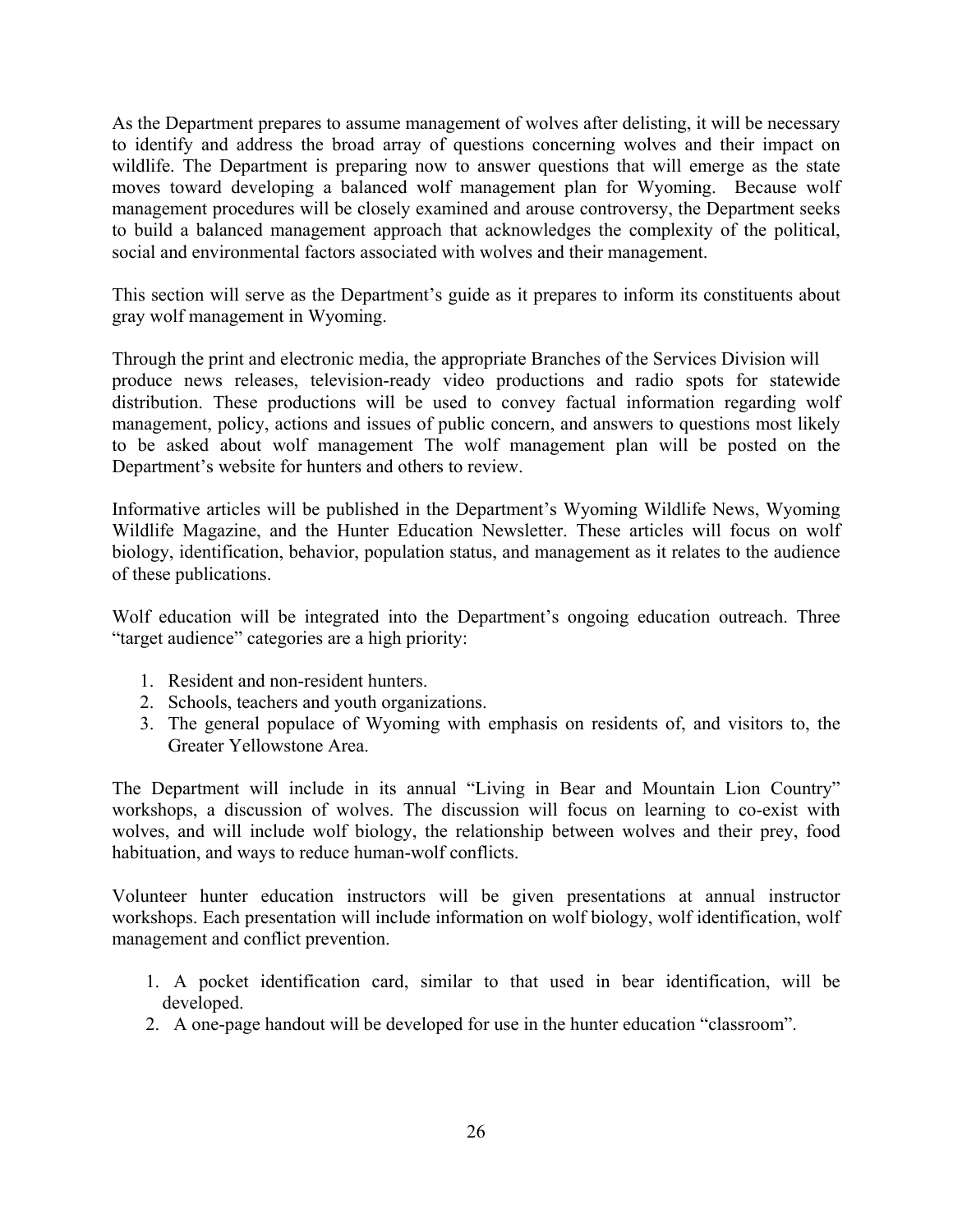In Project WILD workshops, teachers will be introduced to wolf education materials and wolf education materials will be acquired and used to the extent practicable and appropriate.

### **FUNDING**

In accordance with the Commission's 1992 Wolf Position Statement, Department participation in wolf management is predicated upon securing a stable, long-term source of funding. Consistent with that position, the Commission has taken action since that time to address funding. For example, as early as 1997, the Commission began consulting with Congress and the federal Administration to provide annual federal appropriations for the U. S. Department of Agriculture's Wildlife Services (WS) to help address wolf-related depredation issues in Wyoming. It was successful in those efforts. Likewise, the Commission also took steps internally to limit Department expenditures on wolf management. It did so in October 1997, by Commission motion, by issuing clarifying guidelines to Department personnel on how to handle depredation and law enforcement matters involving wolves, during the period between re-introduction of wolves into YNP and federal delisting of the species. With delisting close at hand, the issue of funding is of major importance in the context of the State assuming management responsibility for a recovered wolf population.

Currently, WS receives an annual appropriation from Congress for predator control and currently utilizes portions of this appropriation for nuisance wolf management in Wyoming. When the wolf is delisted, WS may not have sufficient funding to deal with wolf conflicts. The Department will promote the continuation of this allocation, as it intends to enter into an MOU with WS for their continued assistance in managing nuisance wolves. If this allocation can be maintained, in the short term it should cover the majority of costs associated with on-the-ground management of conflicts between wolves and livestock. As wolves increase in abundance and distribution, the current level of federal funding, if maintained, may not be sufficient. Continuation of and increases in WS federal funding would result in significant fiscal savings for the Department.

Based on Wyoming's experiences with annual federal appropriations for endangered species management by States through Section 6 funding of the ESA, funding assistance is available only until a species is delisted. At that point, federal ESA funds are expected to end. That realization has resulted in increased efforts in the past several years by the Commission and Department to keep funding at the forefront of concerns, with concurrent attempts to aggressively pursue funding sources that could assist Wyoming, Montana, and Idaho with state wolf management efforts once delisting occurs.

The Department has coordinated, and will continue to coordinate, with appropriate agencies, organizations and interest groups, and political leaders to secure stable funding for its wolf management program. Initially, that effort will focus on annual Congressional appropriations for the three states; based on demonstrated need and ongoing success by the states to manage this shared wolf population. This approach was initiated by Idaho in a FY 2003 federal budget request, and will be expanded into requests for all three states in FY 2004.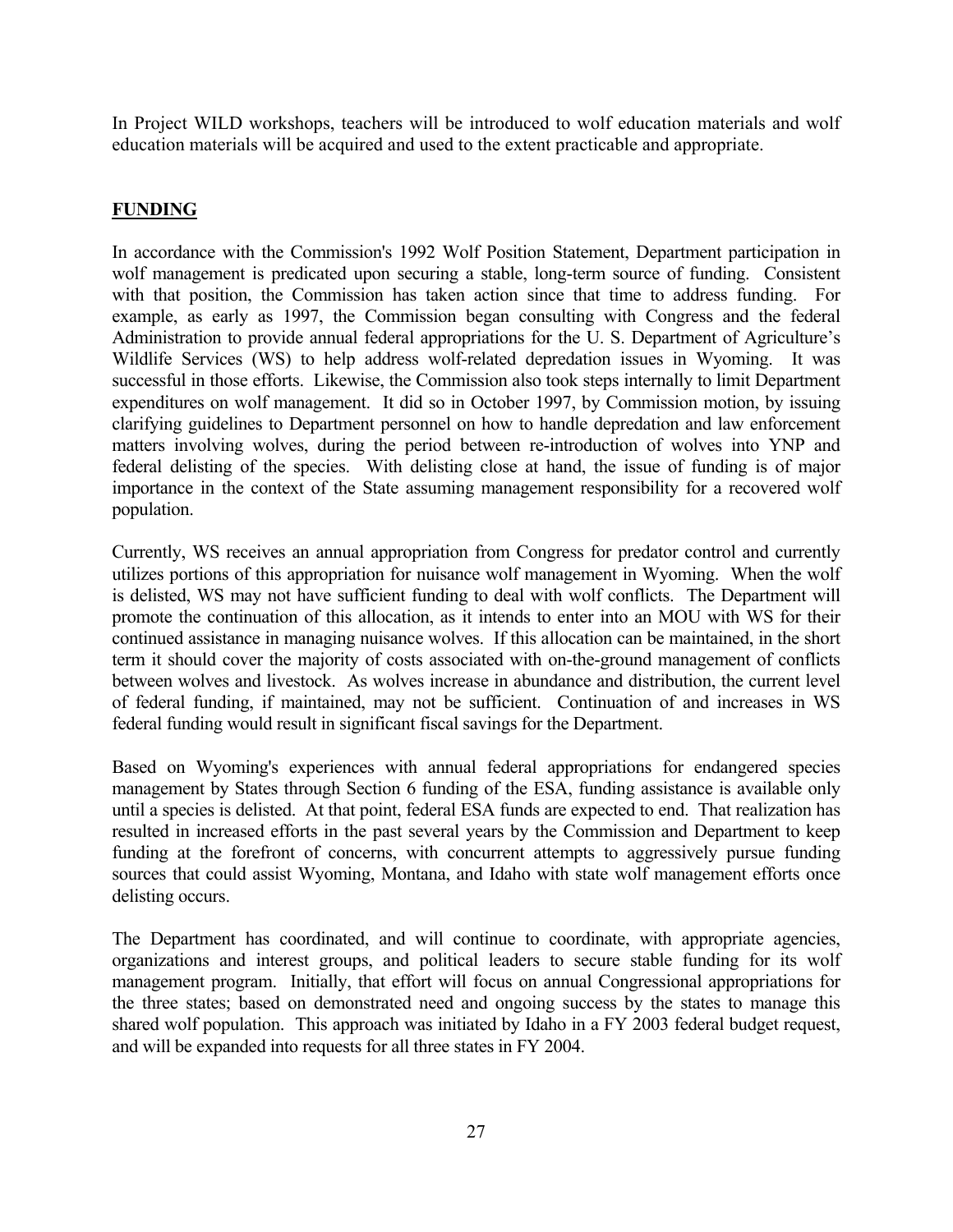The three states will continue to advocate for the longer-term concept of Congress establishing and funding the proposed Northern Rocky Mountain Grizzly Bear and Gray Wolf Management Trust. The Trust concept was developed by Wyoming several years ago and has since gained the support of Idaho and Montana. The Trust concept was roundly endorsed by the Wyoming Legislature in a joint resolution adopted during its 2001 session.

As envisioned, the Trust would originate from a one time Congressional appropriation and form the basis of an inviolate corpus, upon which the available annual interest would be sufficient to offset most of the three state's cost of managing grizzly bears and wolves. Since both of these species are considered species of national significance, this would be an appropriate funding mechanism once federal oversight is removed. This approach would allow the American public to share in the cost of these management programs, rather than having it fall entirely to the states which rely almost exclusively on license fess and excise taxes on sporting equipment to support agency programs. It would have the added benefit of providing dependable funding, upon which an adequate management program could be maintained over time.

The Department will also continue to seek expanded contributions from other potential federal sources, such as legislative measures similar to Title III of the Conservation and Reinvestment Act, and the state Wildlife Grant Program to assist with management costs for wolves in Wyoming. Out of necessity, if for no other reason than to provide the state's match for federal funds, the Department will need to annually allocate some money from the Game and Fish Fund toward wolf management efforts. The Department will also examine other potential sources of funding at the state level, beyond license revenue, to assist financially with managing wolves once they are delisted.

Projected costs for a wolf program once the Department assumes management responsibility are difficult to estimate at this time. The estimates in Table 4 assume that the Department will assume management authority in 2004 and that wolf abundance and distribution will be similar to existing conditions. Projected costs are only for that portion of the population that resides outside YNP, GTNP, and NER. It should also be noted that these estimates may decrease slightly after the first year or two of the program and will vary annually, especially for operations and equipment.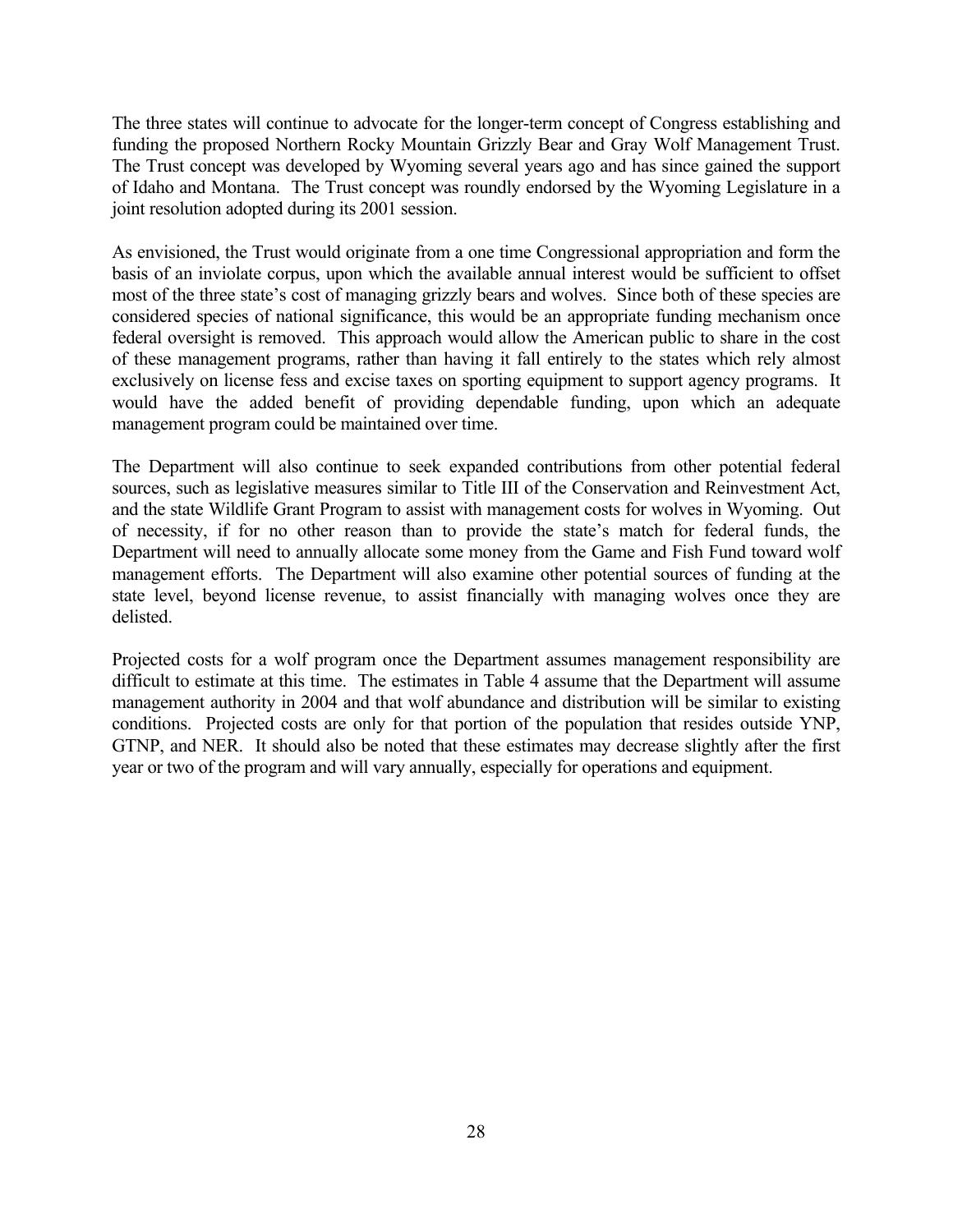| <b>Program/Activity</b>                         | <b>Estimated Costs</b> |
|-------------------------------------------------|------------------------|
| <b>Trophy Game (Management/Research)</b>        |                        |
| Staff (1Permanent + $2$ Six month Contract)     | \$65,000               |
| Operations/Equipment                            | \$95,000               |
| Monitoring                                      | \$70,000               |
| <b>Enhanced Ungulate Monitoring</b>             | \$15,000               |
| <b>Trophy Game (Nuisance Management)</b>        |                        |
| Investigation, Administration of Damage Claims, |                        |
| Wolf Nuisance Management (Coordination w/WS     |                        |
| And Operations)                                 | \$95,000               |
| Damage Claim Payments                           | \$30,000               |
| <b>Information &amp; Education</b>              |                        |
| Materials/Programs                              | \$25,000               |
| <b>Wyoming Game and Fish Dept. Total</b>        | \$395,000              |
| <b>USDA Wildlife Services</b>                   |                        |
| Nuisance Wolf/Livestock Management              | \$100,000              |
| 1 May require a state match from the WGED       |                        |

*Table 4. Projected Management Costs, which include WGFD and USDA Wildlife Services.* 

May require a state match from the WGFD.

#### **ECONOMIC IMPACTS**

A recovered wolf population in Wyoming will bring both positive and negative economic impacts. Positive impacts may be realized in the gateway communities to YNP from increased tourism. Wyoming is well known for its abundant wildlife, scenic mountains, national parks and wildlife refuges. Wildlife viewing is among the top activities for visitors and residents alike. Wolves add to the host of viewable wildlife in Wyoming. Negative impacts include economic losses from livestock depredations, and possibly decreased hunter opportunity due to lower ungulate populations. If hunter opportunity decreases, the Department, in the form of decreased license sales, may see reduced income and local economies may be impacted. The outfitting industry may also be negatively impacted if license sales decrease. However, outfitters may also gain some clientele wanting to view wolves. The economic impacts from wolves are difficult to predict, but may be tracked through time as a viable wolf population is established in the GYA, and wolf management in Wyoming evolves.

Because of the high profile of wolves and the nationwide public interest in them, the presence of wolves in the GYA was expected to increase tourism in the area, however, overall visitation to YNP has decreased for unknown reasons since wolf reintroduction. Economic benefits generated by a recovering wolf population are difficult to gauge. However, while there may be benefits to local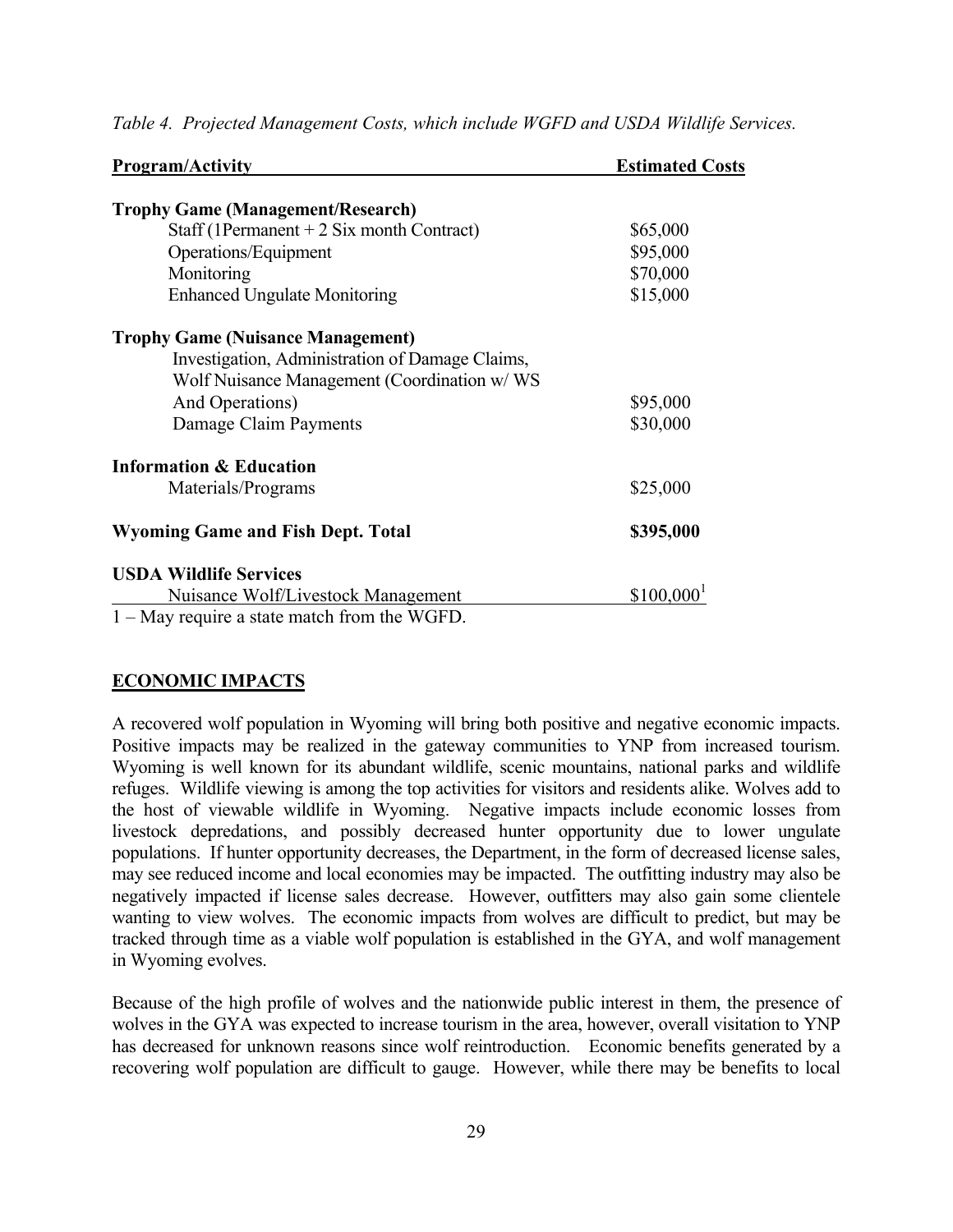communities from increased interest in viewing wolves, this does not generate income for wolf management by the Department.

Boyce and Gaillard (1992) anticipated wolf recovery in YNP could ultimately result in a 5-10% reduction in hunter harvest of elk in the Jackson Herd (165-330 elk) and a 1-2% reduction in elk harvest for the North Fork Shoshone Herd (6-13 elk). The North Fork Shoshone Herd has recently been combined with the Carter Mountain Herd and now represents part of the Cody Herd. These reductions equate to annual revenue losses between \$232,000-\$465,000 from hunter harvest and between \$207,000-\$414,000 from additional hunter expenditures (USFWS 1994:4-22). There are now wolves using the Clark's Fork Elk Herd, too. To date, there are no data showing decreased hunter harvest or opportunity due to wolf predation on elk, or moose in Wyoming. As more is learned about wolves and their effects on game populations, economic impacts will be evaluated.

At recovery (about 100 wolves), livestock losses to wolves in the GYA were expected to range from 1-32 cattle and 17-110 sheep/year (USFWS 1994:4-16). This depredation rate would result in an annual loss of approximately \$1,900-30,500. In 2001,with 218 wolves in the GYA, there were 117 sheep, 22 cattle, and 4 dogs confirmed killed by wolves, resulting in compensation payments from Defenders of \$43,495 (\$20,175 in Wyoming). As of November 1, 2002, livestock losses totaled 24 cattle in Wyoming's portion of the GYA. The Department is determined to keep economic losses from a recovered wolf population to a minimum.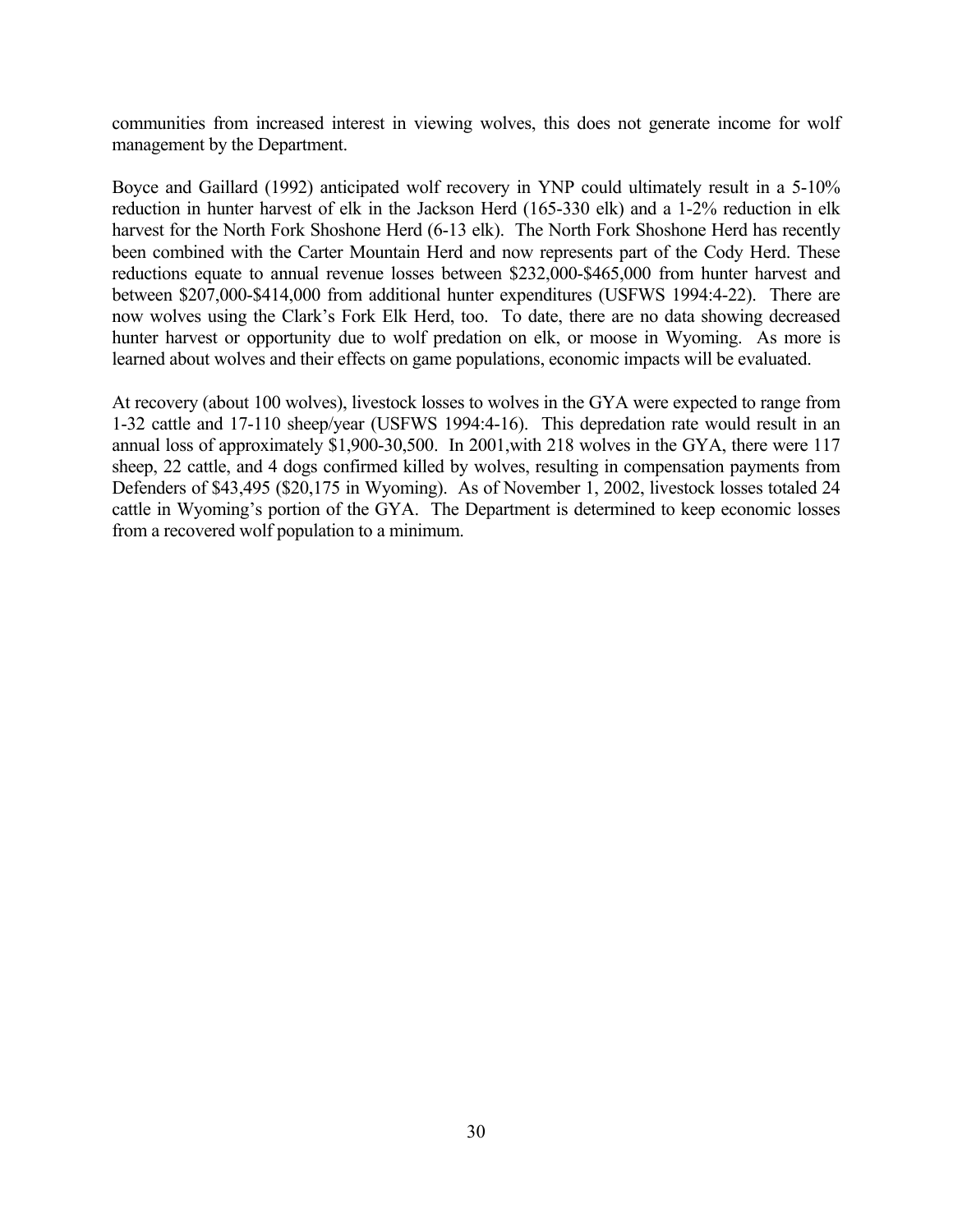#### **LITERATURE CITED**

- Ballard, W. B., J. S. Whitman, and C. L. Gardner. 1987. Ecology of an exploited wolf population in south-central Alaska. Wildlife Monogr. No. 98. 54pp.
- \_\_\_\_. L. A. Ayres, P. R. Krausman, D. J. Reed, and S. G. Fancy. 1997. Ecology of wolves in relation to a migratory caribou herd in northwest Alaska. Wildlife Monographs No. 135.
- \_\_\_\_. D. Lutz, T. W. Keegan, L. H. Carpenter, and J. C. Devos Jr. 2001. Deer-predator relationships: a review of recent North American studies with emphasis on mule and black-tailed deer. Wildlife Society Bulletin 29(1): 99-115.
- Bangs, E. E., S. H. Fritts, J. A. Fontaine, D. W. Smith, K. M. Murphy, C. M. Mack, and C. C. Niemeyer. 1998. Status of gray wolf restoration in Montana, Idaho, and Wyoming. Wildlife Society Bulletin 26(4):785-798.
- Bath, A.J. 1991. Public attitudes in Wyoming, Montana and Idaho toward wolf restoration in Yellowstone National Park. Trans. N. Am. Wildlife and Nat. Res. Conf. 56:91-95.
- Boyce, M. S., and J. M. Gaillard. 1992. Wolves in Yellowstone, Jackson Hole, and the North Fork of the Shoshone River: simulating ungulate consequences of wolf recovery. Pages 4-71 to 4-115 *in* J. D. Varley and W. G. Brewster, eds. Wolves for Yellowstone? a report to the U.S. Congress. Vol. IV, Research and Analysis. Yellowstone National Park, Wyo.
- Boyd, D. K., R. R. Ream, D. H. Pletscher, and M. W. Fairchild. 1994. Prey taken by colonizing wolves and hunters in the Glacier National Park area. J. Wildl. Manage. 58:289-295.
- Boyd-Heger, D.K. 1997. Dispersal, genetic relationships, and landscape use by colonizing wolves in the central Rocky Mountains. PhD dissertation, University of Montana. 184pp.
- Federal Register. 1994. Establishment of a nonessential, experimental population of gray wolves in Yellowstone National Park in Wyoming, Idaho, and Montana. U.S. Fish and Wildlife Serv. 59(224):60252-60263.
- Forbes, S. H. and D. K. Boyd. 1997. Genetic structure and migration in native andreintroduced Rock Mountain wolf populations. Conservation Biology 11:1226- 1234.
- Fritts, S.H., and L. D. Mech. 1981. Dynamics, movements, and feeding ecology of a newly protected wolf population in northwestern Minnesota. Wildlife Monogr. No. 80. 79pp.

\_\_\_\_, \_\_\_\_, \_\_\_\_, and D. P. Scott. 1992. Trends and management of wolf-livestock conflicts in Minnesota. U.S. Fish and Wildlife Resour. Publ. No. 181. Washington D.C. 27pp.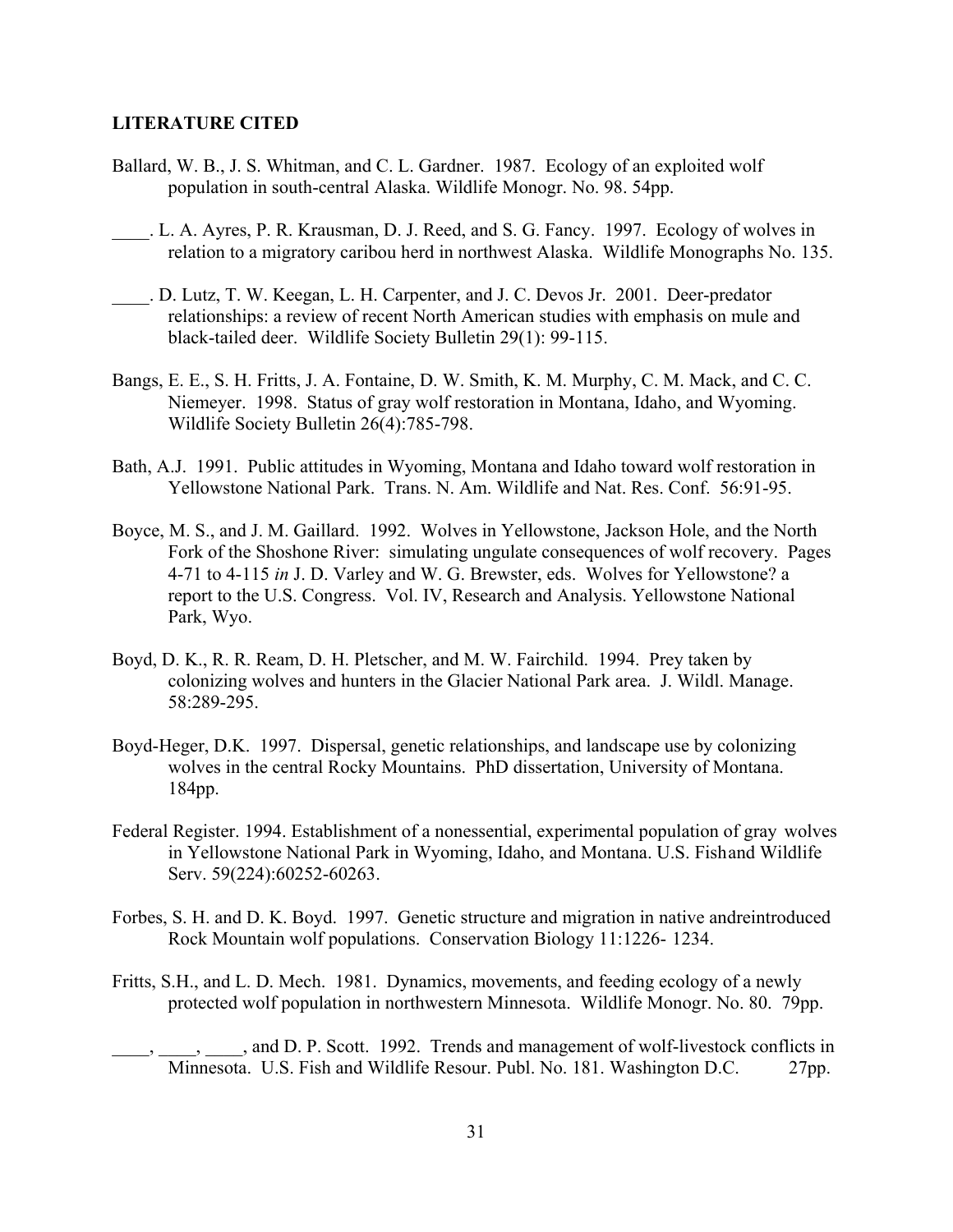- \_\_\_\_, E. E. Bangs, and J. F. Gore. 1994. The relationship of wolf recovery to habitat conservation and biodiversity in the northwestern United States. Landscape and Urban Planning 28:23-32.
- Fuller, T. K. 1989. Population dynamics of wolves in north-central Minnesota. Wildlife Monographs No. 105. 41pp.
- Gasaway, W. C., R. D. Boertje, K. V. Grangaard, D. G. Kellyhouse, R. O Stephenson, and D. G. Larsen. 1992. The role of predation in limiting moose at low densities in Alaska and Yukon and implications for conservation. Wildlife Monographs. No.120.
- Houston, D.B. 1968. The Shiras moose in Jackson Hole, Wyoming. National Park Service Technical Bulletin 1:1-110
- International Association of Fish and Wildlife Agencies. 1994. Issues management handbook. T. R. Thompson, *ed*. IAFWA, Washington, D.C. 127pp.
- Jaffe, R. 2001. Winter wolf predation in an elk-bison system in Yellowstone National Park, Wyoming. M.S. Thesis, Montana State University, Bozeman, MT. 68pp.
- Keith, L. B. 1983. Population dynamics of wolves. Pages 66-77 *in* L. N. Carbyn, ed. Wolves in Canada and Alaska: their status, biology, and management. Can. Wildlife Serv. Rep. Ser. No. 45, Ottawa, Ont.
- Kunkel, K. and D. H. Pletscher. 1999. Species-specific population dynamics of cervids in a multipredator ecosystem. Journal of Wildlife Management 63(4):1082-1093.
- Mack, J. A., W. G. Brewster, and S. H. Fritts. 1992. A review of wolf depredation on livestock and implications for the Yellowstone area. Pages 5-3 to 5-20 *in* J. D. Varley and W. G. Brewster, eds. Wolves for Yellowstone: a report to the U.S. Congress, Vol. IV, Research and Analysis. Yellowstone National Park, Wyo.
- Mackie, R. J., D. F. Pac, K. L. Hamlin, and G. L. Dusek. 1998. Ecology and management of mule deer and white-tailed deer in Montana. Montana Fish, Wildlife and Parks, Wildlife Division, Federal Aid to Wildlife Restoration Report, Project W-120-R, Helena, USA.
- McNaught, D. A. 1987. Wolves in Yellowstone National Park?-- Park visitors respond. Wildlife Soc. Bull. 15:518-521.
- McNay, M.E. 2002. A case history of wolf-human encounters in Alaska and Canada. Wildlife Technical Bulletin 13. Alaska Department of Fish and Game, Juneau. 44pp.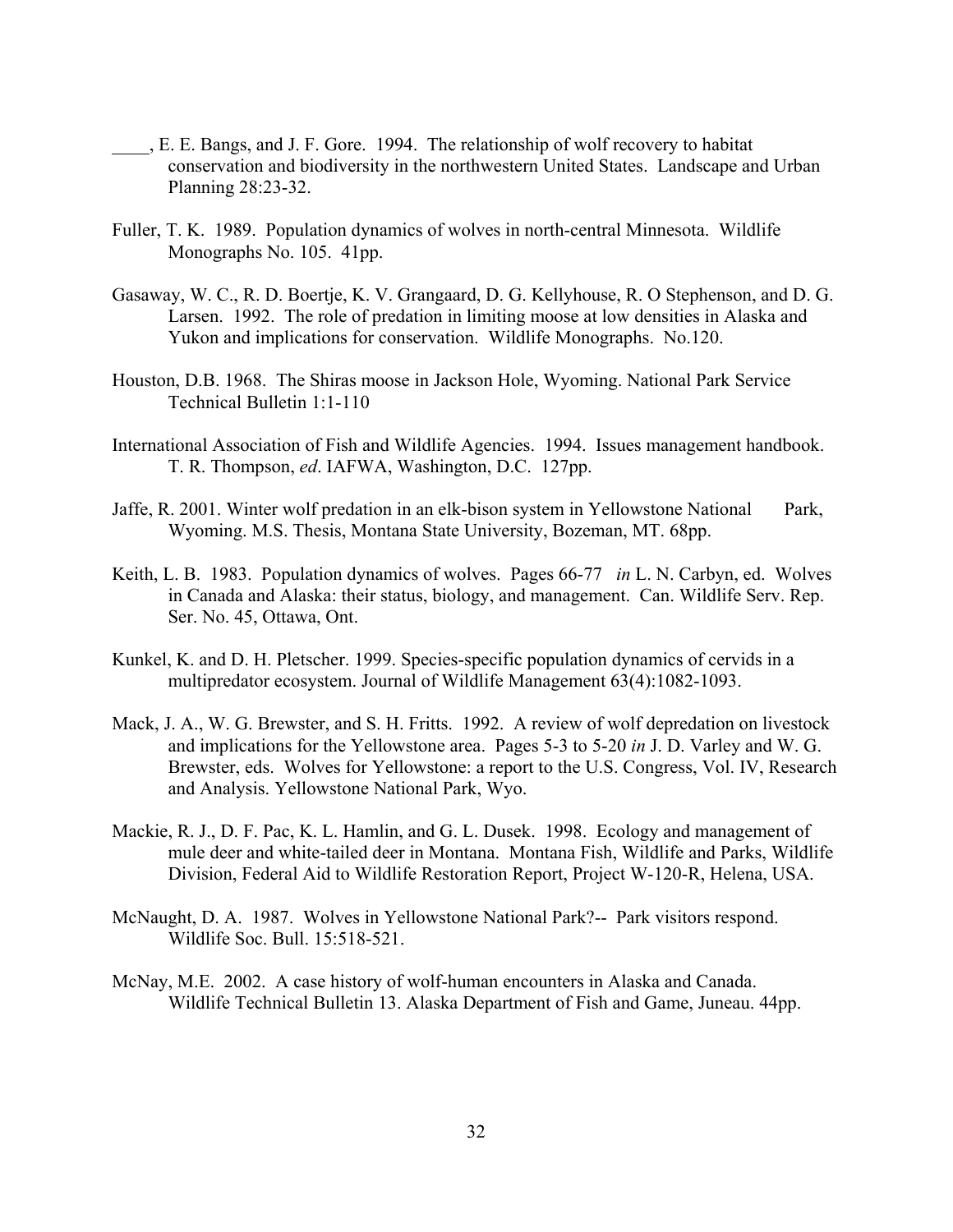- Mech, L. D. 1970. The wolf: the ecology and behavior of an endangered species. Univ. of Minn. Press, Minneapolis. 384pp.
- \_\_\_\_, S. H. Fritts, G. L. Radde, and W. J. Paul. 1988. Wolf distribution and road density in Minnesota. Wildlife Soc. Bull. 16:85-87.
- \_\_\_\_. 1989. Wolf population survival in an area of high road density. Am. Midl. Nat. 121:387- 389.
- $\therefore$  1990. Who's afraid of the big bad wolf? Audubon 92(2):82-85.
- \_\_\_\_. 1991. The way of the wolf. Voyageur Press, Stillwater, Minn. 120pp.
- \_\_\_\_, L. D. and M. E. Nelson. 2000. Do wolves affect white-tailed buck harvest in northeastern Minnesota? Journal of Wildlife Management 64(1):129-136.
- \_\_\_\_, D. W. Smith, K. M. Murphy, and D. R. MacNulty. 2001. Winter severity and wolf predation on a formerly wolf-free elk herd. Journal of Wildlife Mangement 65(4):998- 1003.
- Minnesota Department of Natural Resources. 2001. Minnesota wolf management plan, February 2001. Minnesota Department of Natural Resources, Minneapolis. 36pp.
- National Research Council. 1997. Wolves, bears, and their prey in Alaska: biological and social challenges of wildlife management. National Academy Press, Washington, D.C. USA.
- Niemeyer, C. C., E. E. Bangs, S. H. Fritts, J. A. Fontaine, M. D. Jimenez, and W. G. Brewster. 1994. Wolf depredation management in relation to wolf recovery. Proc. Vertebr. Pest Conf. 16:57-60.
- Pletscher, D.H., R.R. Ream, D.K. Boyd, M.W. Fairchild, K.E. Kunkel. 1997. Population dynamics of a recolonizing wolf population. Journal of Wildlife Management. 61(2):459-465.
- Peterson, R. O., J. D. Woolington, and T. N. Bailey. 1984. Wolves of the Kenai Peninsula, Alaska. Wildlife Monogr. No. 88. 52pp.
- Potvin, F., H. Jolicoeur, and J. Huot. 1988. Wolf diet and prey selectivity during two periods for deer in Quebec: decline versus expansion. Can. J. Zool. 66:1274-1279.
- Sawyer, H., and F. Lindzey. 2002. A review of predation on bighorn sheep (*Ovis* c*anadensis*). Wyoming Cooperative Fish and Wildlife Research Unit, Laramie, WY. 36pp.
- Seton, E. T. 1929. Lives of game animals. Charles T. Branford, Co., Boston, Mass.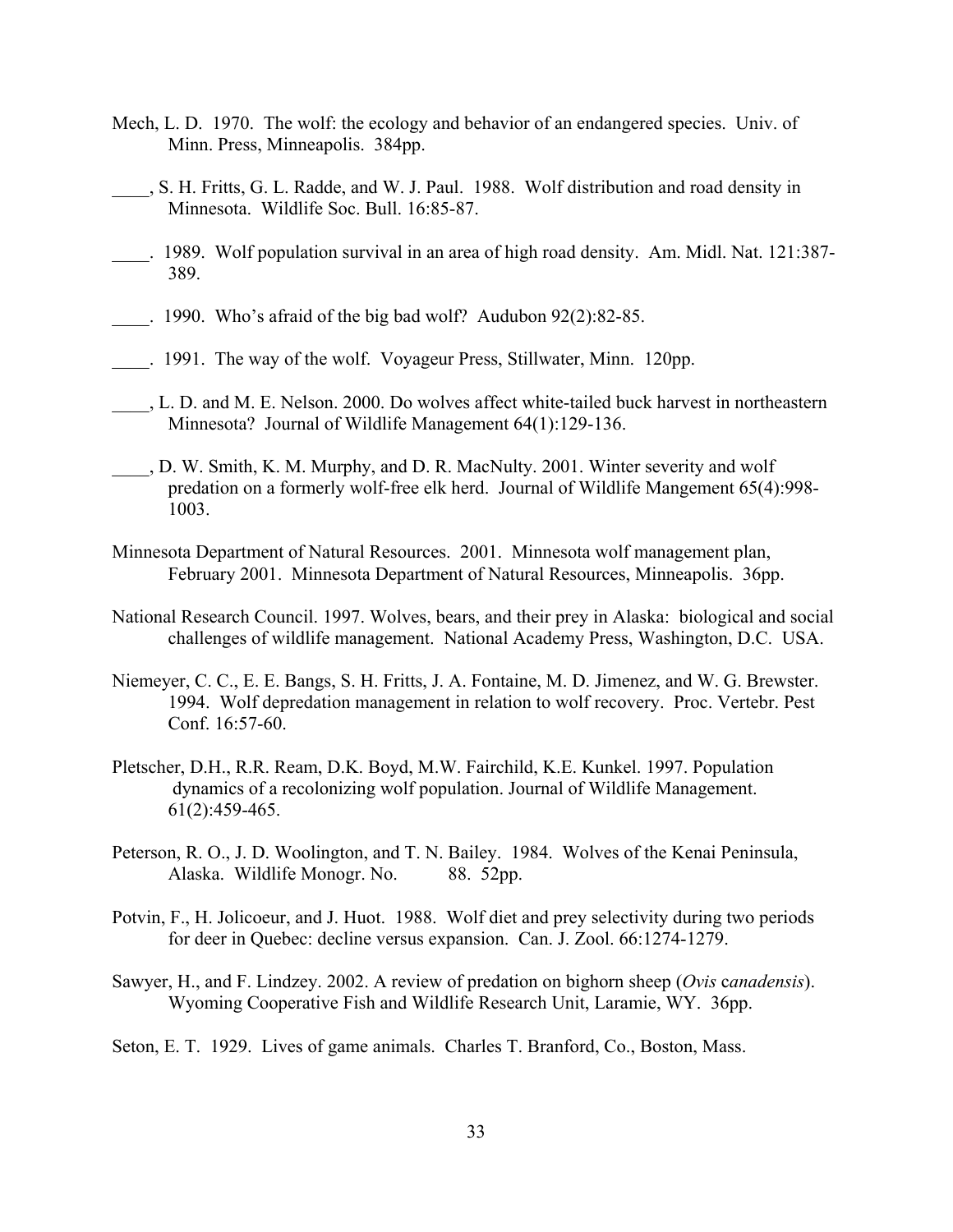- Singer, E. T. 1991. Some predictions concerning a wolf recovery into Yellowstone National Park: how wolf recovery may affect park visitors, ungulates and other predators. Trans. North Amer. Wildlife & Nat. Resour. Conf. 56:567-583.
- Singleton, P. 1995. Winter habitat selection by wolves in the North Fork of the Flathead River Basin, Montana and British Columbia. MS Thesis, University of Montana, Missoula.
- Smith, D.W., and D.S. Guernsey. 2002. Yellowstone Wolf Project: Annual Report, 2001. National Park Service, Yellowstone Center for Resources, Yellowstone National Park, Wyoming, YCR-NR-2002-04.
- \_\_\_\_, T.D. Drummer, K.M. Murphy, D.S. Guernsey, and S.B. Evans. 2002. Winter prey selection and estimation of wolf kill rates in Yellowstone National Park, 1995-2000. Journal of Wildlife Management. *In review*.
- Smith, B.L. 2001. Winter feeding of elk in western North America. Journal of Wildlife Management 65(2):173-190.
- U.S. Fish and Wildlife Service. 1980. Northern Rocky Mountain Wolf Recovery Plan. U.S. Fish and Wildlife Service., Denver, Colo. 67pp.
- \_\_\_\_. 1987. Northern Rocky Mountain Wolf Recovery Plan. U.S. Fish and Wildlife Service., Denver, Colo. 67pp.
- \_\_\_\_. 1993. Gray wolf EIS planning update report. U.S. Fish and Wildlife Service., Helena, Mont. 6pp.
- \_\_\_\_. 1994. The reintroduction of gray wolves to Yellowstone National Park and central Idaho: Final Environmental Impact Statement. U.S. Fish and Wildlife Service., Denver, Colo.
- \_\_\_\_, Nez Perce Tribe, National Park Service, and USDA Wildlife Services. 2002. Rocky Mountain Wolf Recovery 2001 Annual Report. USFWS, Helena, MT. 35pp.
- Wisconsin Department of Natural Resources. 1999. Wisconsin Wolf Management Plan. PUBL-ER-099 99. Wisconsin Department of Natural Resources, Madison. 74pp.
- Wondrak, A.K. 2002. Yellowstone wildlife watching; a survey of visitor attitudes and desires. Yellowstone Science 10(3):2-6.
- Young, S. P., and E. A. Goldman. 1944. The wolves of North America. Dover Publications, Inc. New York, N.Y. 636pp.